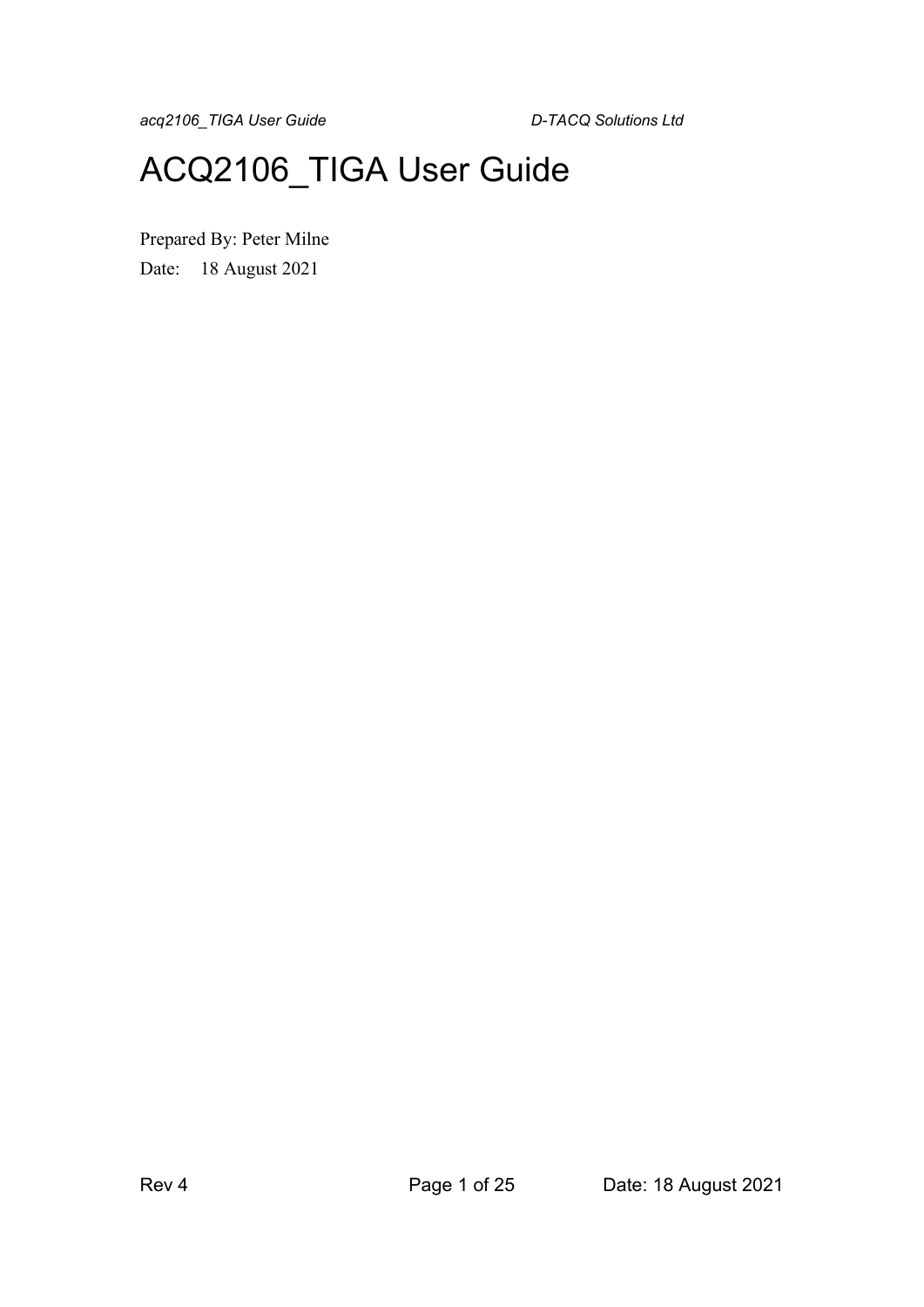| Rev          | Date                    | $\label{eq:2} {\small \textit{Description}}$ |
|--------------|-------------------------|----------------------------------------------|
| $\mathbf 1$  | 20 July                 | Init                                         |
| $\mathbf{2}$ | 24 July                 | More pictures.                               |
| 3            | 4 July 21               | PG5 flavor                                   |
| $\sqrt{4}$   | 18 August 21 pg_test.py |                                              |
|              |                         |                                              |
|              |                         |                                              |
|              |                         |                                              |
|              |                         |                                              |
|              |                         |                                              |
|              |                         |                                              |
|              |                         |                                              |
|              |                         |                                              |
|              |                         |                                              |
|              |                         |                                              |
|              |                         |                                              |
|              |                         |                                              |
|              |                         |                                              |
|              |                         |                                              |
|              |                         |                                              |
|              |                         |                                              |
|              |                         |                                              |
|              |                         |                                              |
|              |                         |                                              |
|              |                         |                                              |
|              |                         |                                              |
|              |                         |                                              |
|              |                         |                                              |
|              |                         |                                              |
|              |                         |                                              |
|              |                         |                                              |
|              |                         |                                              |
|              |                         |                                              |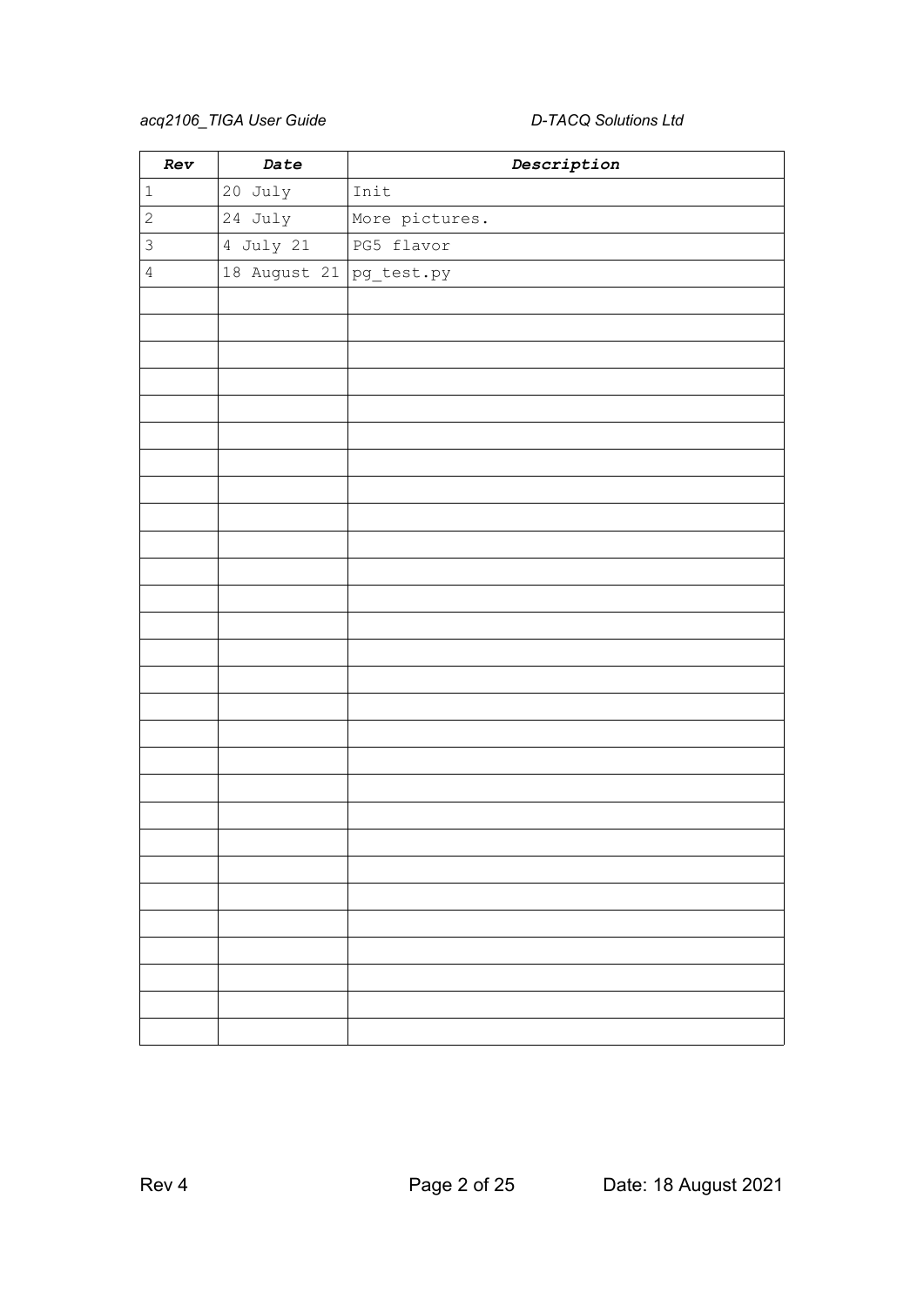# **Table of Contents**

| 1.4 |  |
|-----|--|
|     |  |
|     |  |
|     |  |
|     |  |
|     |  |
|     |  |
|     |  |
|     |  |
|     |  |
|     |  |
|     |  |
|     |  |
|     |  |
|     |  |
|     |  |
|     |  |
|     |  |
|     |  |
|     |  |
|     |  |
|     |  |
|     |  |
|     |  |
|     |  |
|     |  |
|     |  |
|     |  |
|     |  |
|     |  |
| 4.5 |  |
|     |  |
|     |  |
|     |  |
|     |  |
|     |  |
|     |  |
|     |  |
|     |  |
|     |  |
|     |  |
|     |  |
|     |  |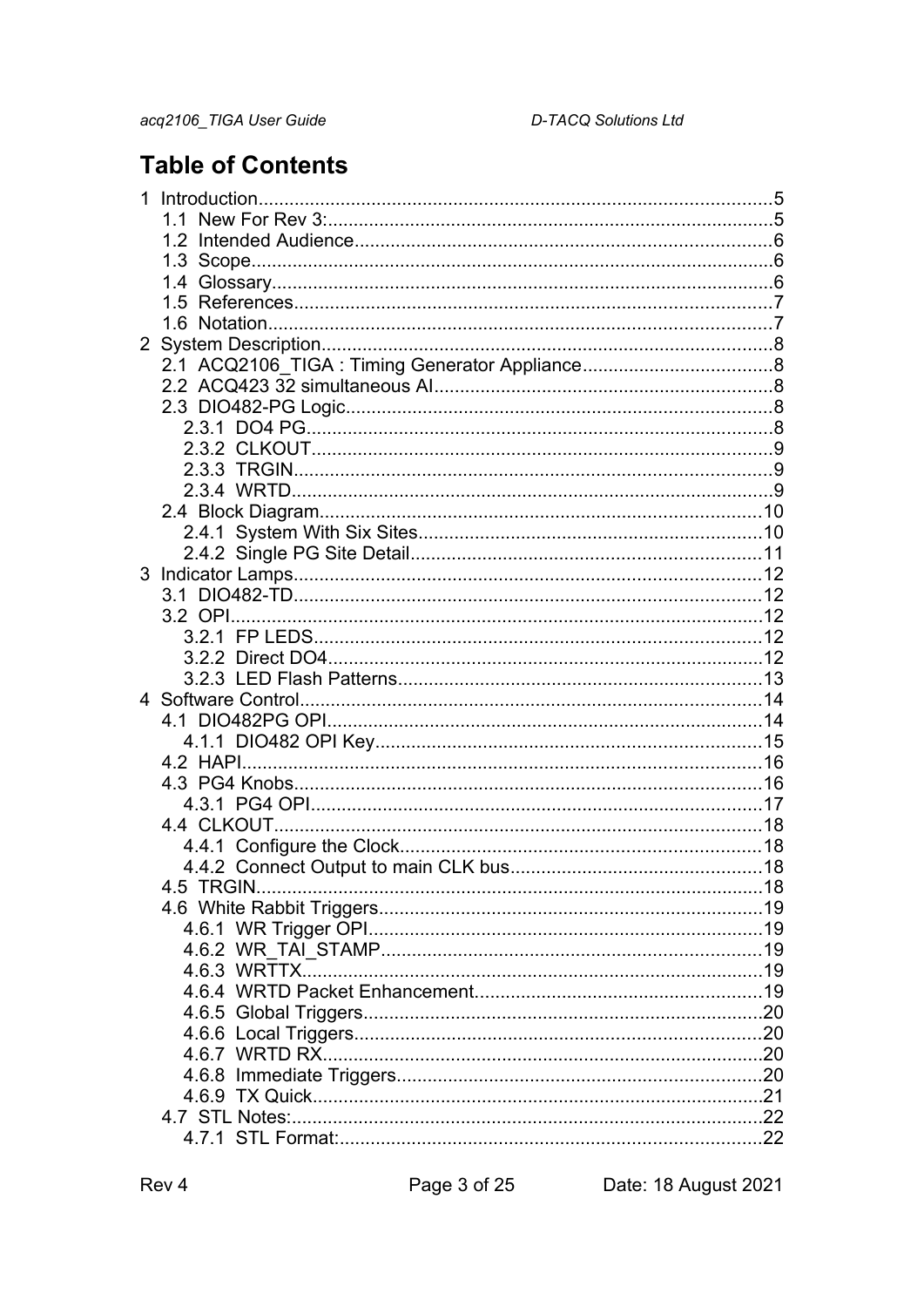# **Copyright and Attribution.**

Document created using OpenOffice.Org [www.openoffice.org](http://www.openoffice.org/).

This document and D-TACQ Software comprising platform Linux port, Linux kernel modules and most applications are released under GNU GPL/FDL:

#### Document:

Copyright (c) 2004-11 Peter Milne, D-TACQ Solutions Ltd.

Permission is granted to copy, distribute and/or modify this document under the terms of the GNU Free Documentation License, Version 1.2, with no Invariant Sections, no Front-Cover Texts, and no Back-Cover Texts.

#### Software:

Copyright (C) 2004-11 Peter Milne, D-TACQ Solutions Ltd.

This program is free software; you can redistribute it and/or modify it under the terms of the GNU General Public License version 2 as published by the Free Software Foundation.

This program is distributed in the hope that it will be useful, but WITHOUT ANY WARRANTY; without even the implied warranty of MERCHANTABILITY or FITNESS FOR A PARTICULAR PURPOSE. See the GNU General Public License for more details.

You should have received a copy of the GNU General Public License along with this program; if not, write to the Free Software Foundation, Inc., 59 Temple Place, Suite 330, Boston, MA 02111-1307 USA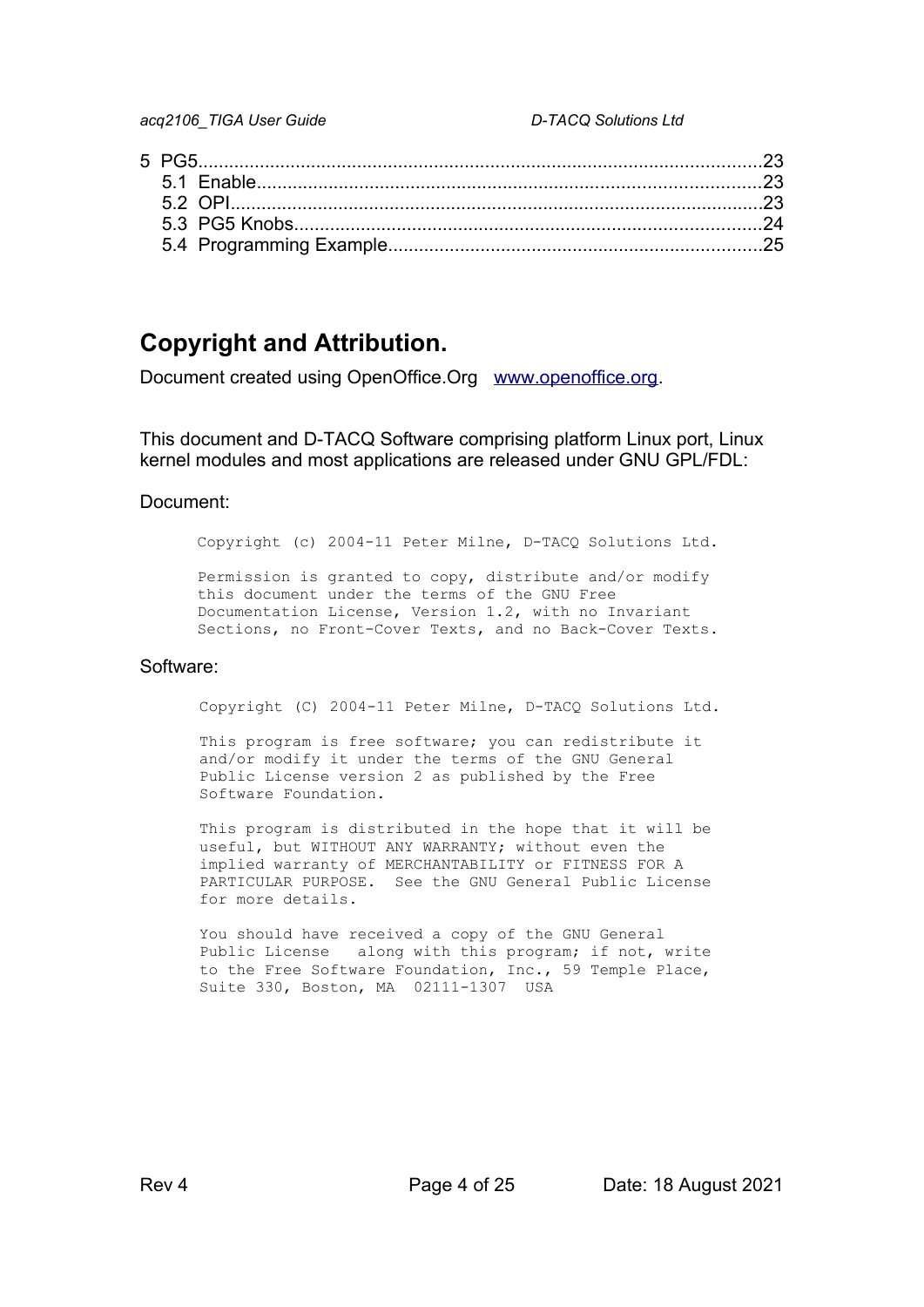# 1 Introduction

User Guide for **ACQ2106\_TIGA : Timing Generator Appliance.**

# *1.1 New For Rev 3:*

New model. PG5 programmable output.

Currently 2 versions are supported:

#### • **TIGA TYPE A: ACQ2106-4xACQ423-2xPG4-TIGA**

- 128AI, 200kSPS
- 2 x 4 channel PG, CLKOUT, TRGIN
- 4 LEMO adapter above site 6 providesCLK, TRG, AUX1, AUX2 to ACQ2106 motherboard.



### • **TIGA TYPE B: ACQ2106-2xACQ482-2xPG5-TIGA**

- 32AI, 80MSPS
- 2 x 5 channel PG, module-local TRG input NOT connected.
- No additional Site 6 adapter, so the TRG inputs are CLK and TRG on the acq2106 motherboard, respectively.

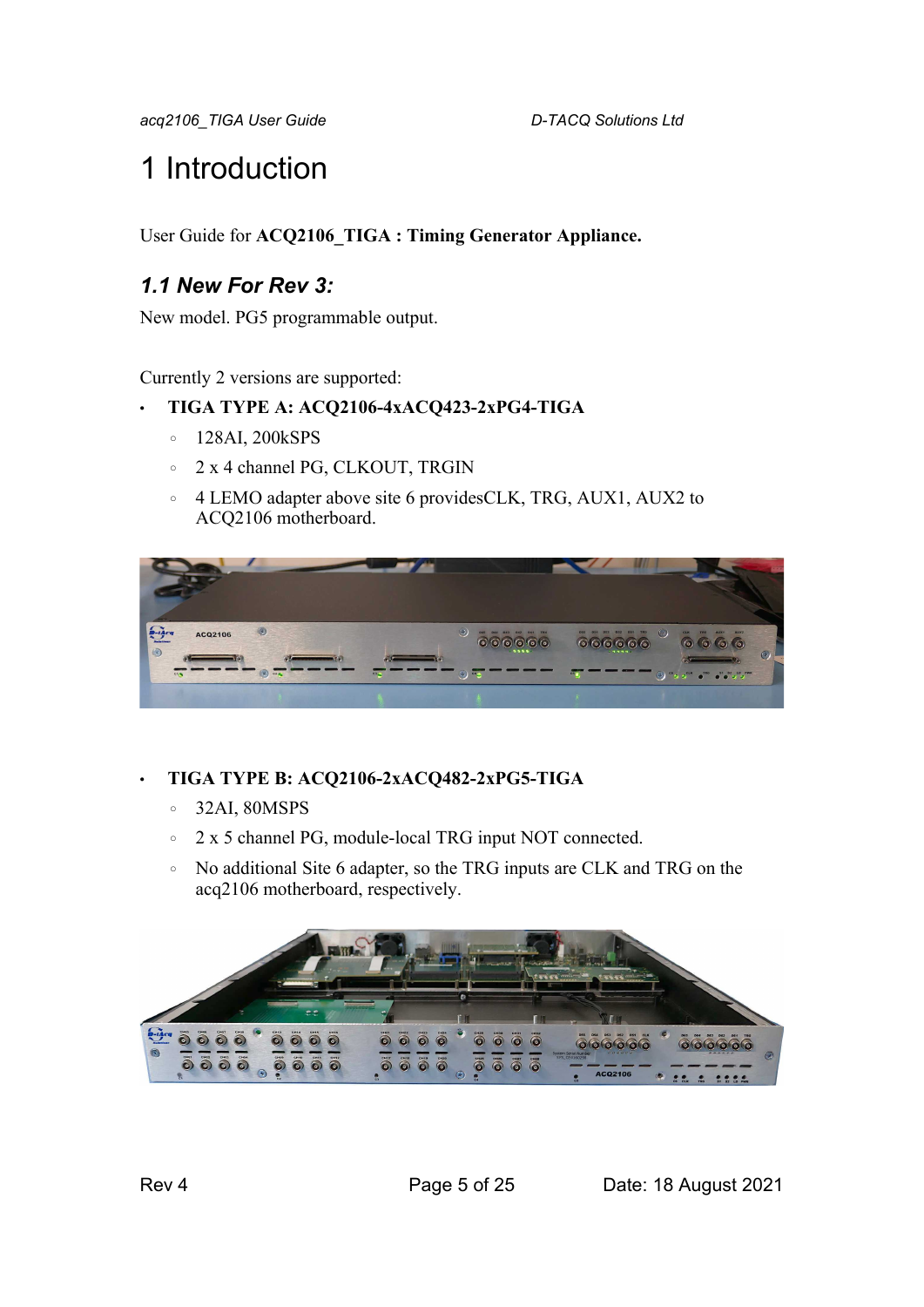## *1.2 Intended Audience*

TIGA users.

# *1.3 Scope*

Programming and basic signal definitions.

# *1.4 Glossary*

- • [TAI](https://www.timeanddate.com/time/international-atomic-time.html) : Atomic Time.
- PG : Pulse Generator
	- Timed series of pulses, user programmed by STL
- WR : White Rabbit
	- Precision network timing, clock shared with fixed phase on network
	- Every UUT shares TAI with a time step size of 100nS with an accuracy  $of <sub>1nS</sub>$
- TAI Stamp
	- External TRGIN timestamped against TAI
- WRTD
	- White Rabbit Trigger Distribution: method for sharing triggers definitions on network.
- WRTT
	- White Rabbit Time Trigger: trigger edge generated at programmed TAI.
- Derived CLKOUT
	- Output clock, divided from input clock.
- Direct DO
	- Logic output value, direct control from networked software knob.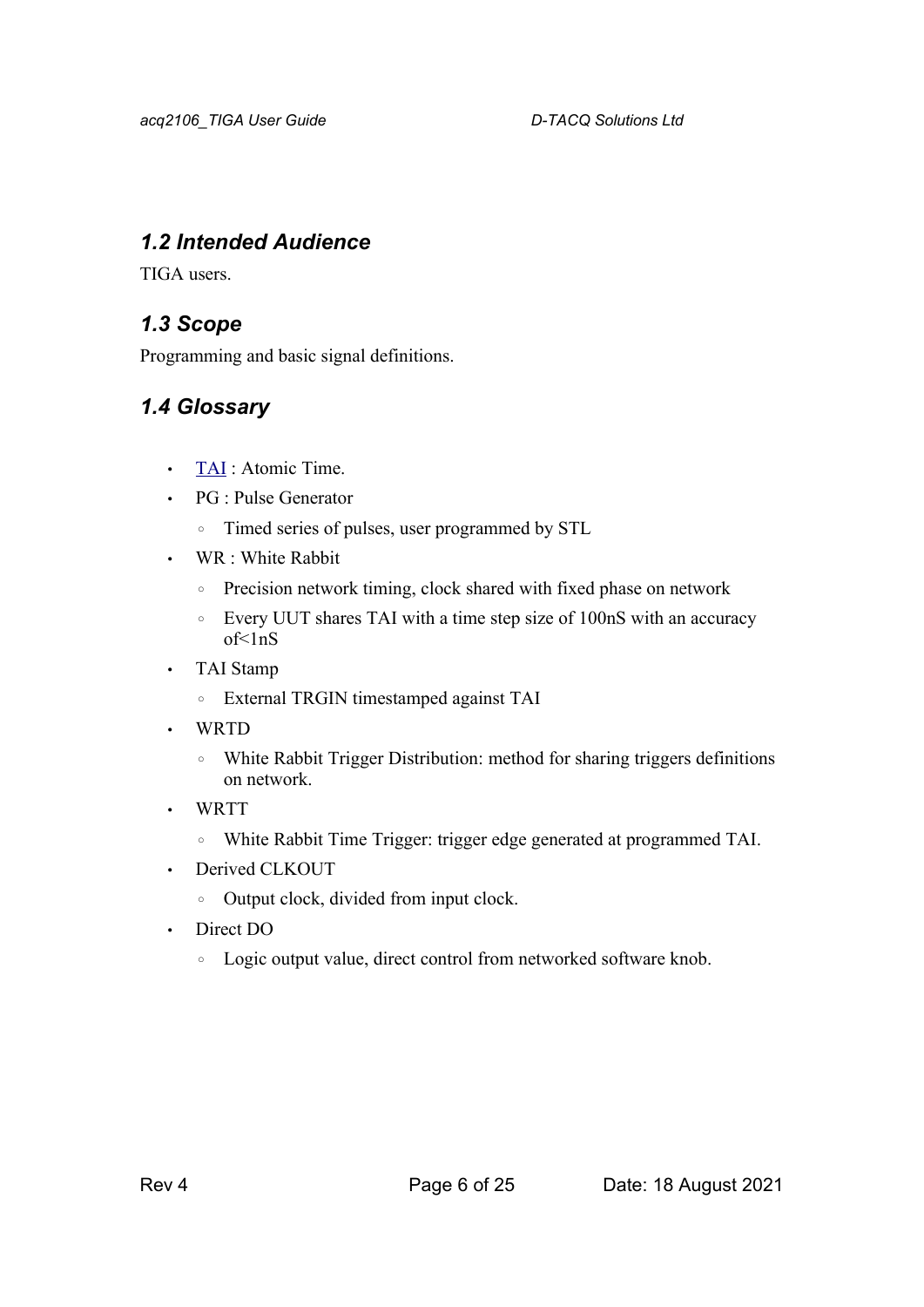### *1.5 References*

- 1. [4GUG](http://www.d-tacq.com/resources/d-tacq-4G-acq4xx-UserGuide-r31.pdf) : 4G User Guide.
- 2. [HAPI](https://github.com/D-TACQ/acq400_hapi) : Host API
- 3. [ACQ400CSS](https://github.com/D-TACQ/ACQ400CSS) : GUI using EPICS and cs-studio
- 4. [ACQ2106 Installation Guide.](http://www.d-tacq.com/resources/InstallationGuides/ACQ2106_Installation_Guide_Rev_2.pdf)

## *1.6 Notation*

- **command** : indicates name of a program (command)
- preformatted text : literal input or output from terminal session.
- *Defined Term* : some term or acronym specific to this domain (perhaps referenced in the glossary)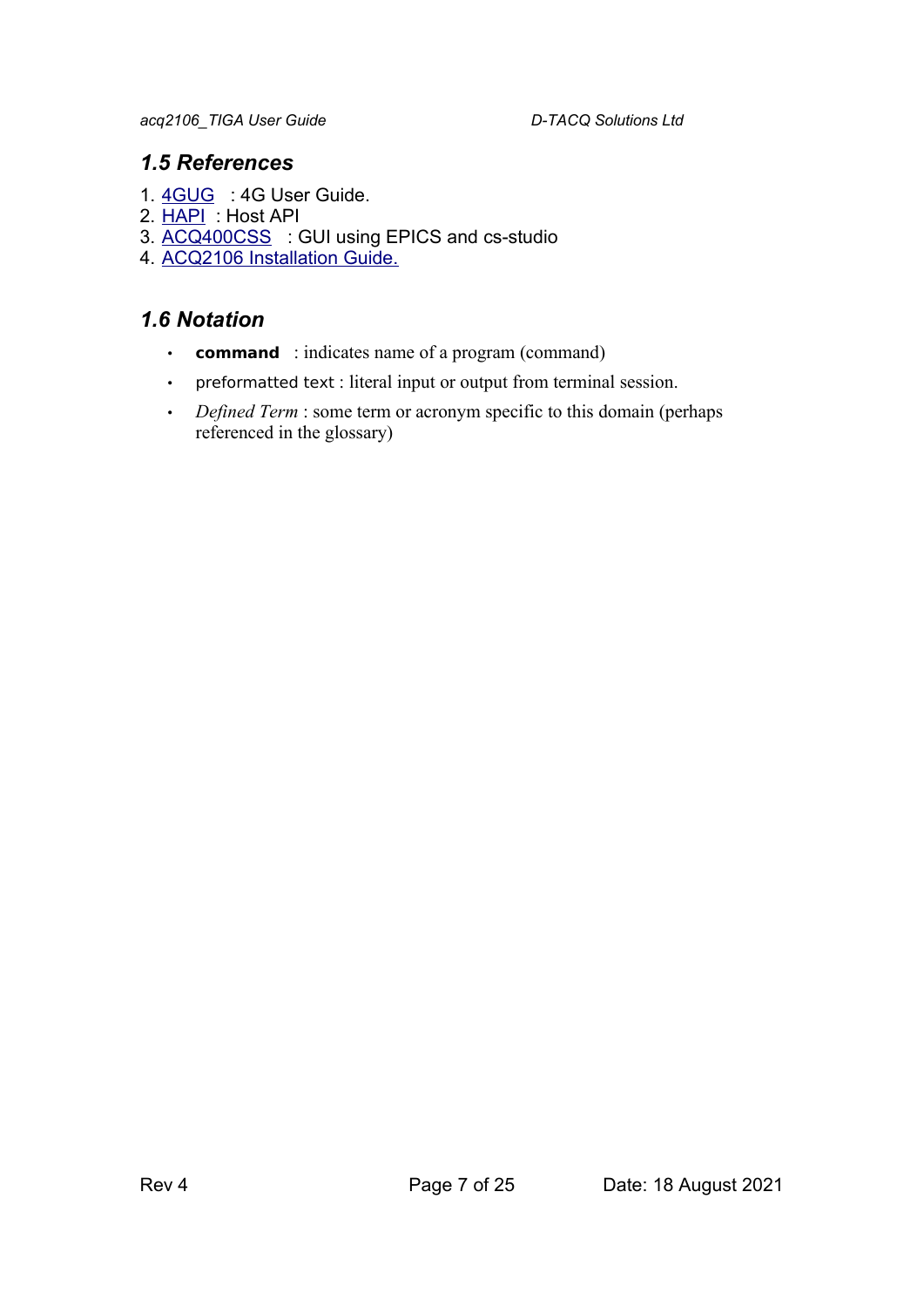# 2 System Description

# *2.1 ACQ2106\_TIGA : Timing Generator Appliance*

- ACQ2106 Carrier with White Rabbit
- 1.4 DIO482 TD modules in Sites 2..5
	- "TD" is a hardware adaptation with
		- 6 x LEMO-OO "SPL" on a "Top Deck" mount
			- $\cdot$  4 x DO4
			- 1 x CLKOUT
			- $\cdot$  1 x TRGIN
		- 6 x LED indicators.
- 1..2 ACQ423ELF-32 ADC modules in Sites 1,6
- Standard CLK, TRG, WR 10MHz, WR 1PPS functionality above site 6.

# *2.2 ACQ423 32 simultaneous AI*

- Absolutely standard 32 or 64 channel digitizer.
- Sample clock choices: use any of CLK.d[0-7], with local CLKDIV.
- Trigger choices: use any of TRG.d[0-7]

# *2.3 DIO482-PG Logic*

FPGA logic configures the DIO482 module as Pulse Generator:

# **2.3.1 DO4 PG**

- 4 Digital Outputs
	- Either Direct from software knob or
	- Driven from Pulse Generator PG
- PG Loaded with STL at port 450 {site } 1
	- STL identical to GPG, but fixed clock from WR 10MHz
	- TRG is user selectable site.trg=EN,Dx,EDGE.
		- options to trigger from local WRTT, local TRGIN
		- global WRTT0, WRTT1 available on TRG.d0, TRG.d1
	- Output bits 0..3 output to front panel DO4.
	- Output bit 4 optionally output to TRIGGER bus (TRG.d{site+2})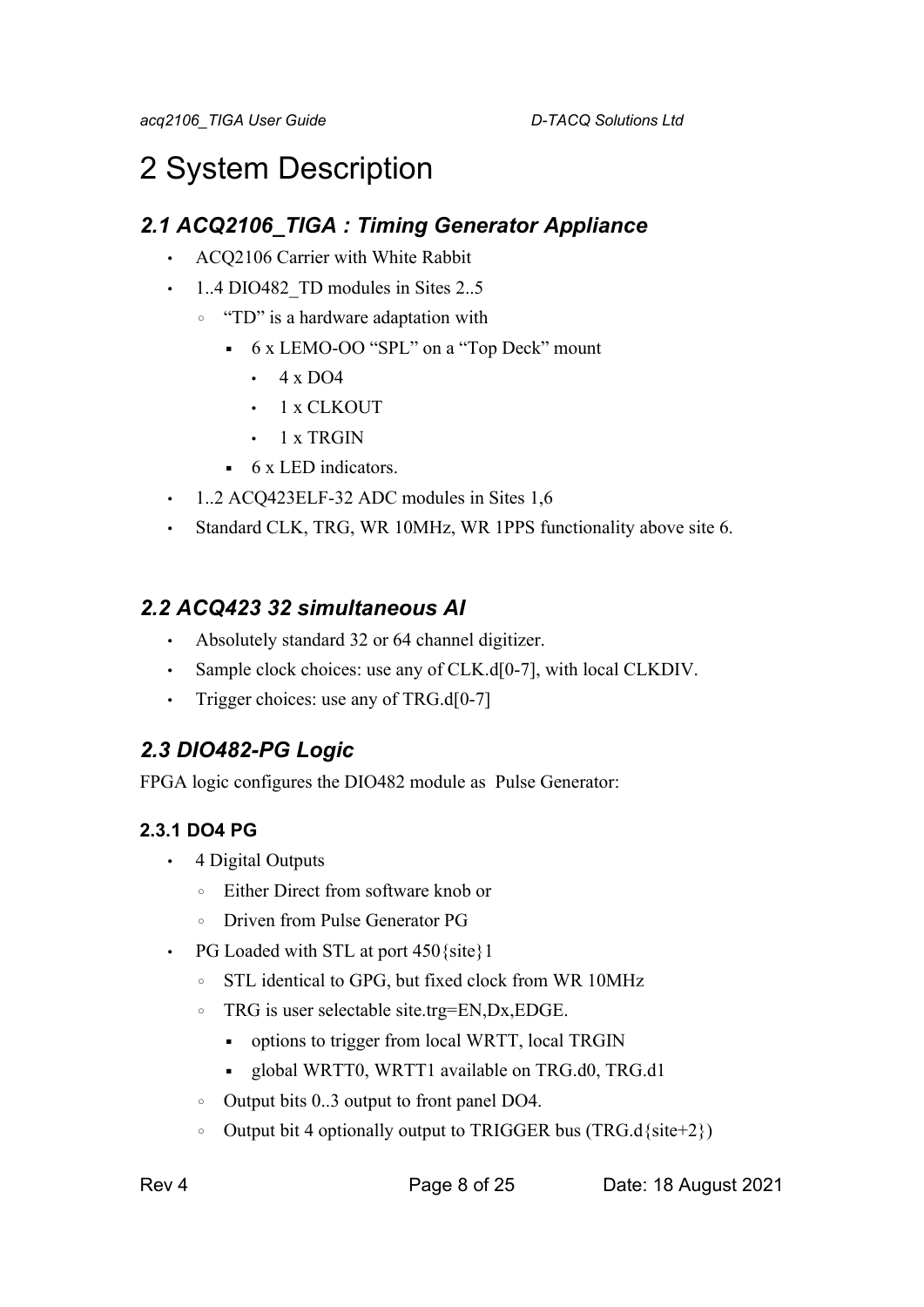▪ a PG in one site can trigger another PG in another site.

### **2.3.2 CLKOUT**

- Front panel SPL CLKOUT driven from divided local clock
- Master Clock,  $CLK.d\{0..7\}$ 
	- CLK.d0 : WR 250MHz
	- CLK.d1 : WR 10MHz
	- CLK.d2 + other sites CLKOUT (if enabled).
- $\cdot$  CLKOUT = CLK.dX / CLKDIV 1..65525.

### **2.3.3 TRGIN**

- Input to Front panel SPL TRGIN
- Unique TAI latch per site. Can configure to source WRTD message.
- TRGIN can optionally drive TRG.d{site+2} to trigger other sites.
- TRGIN can trigger local PG.

### **2.3.4 WRTD**

• Dedicated site-specific White Rabbit trigger latch and trigger output.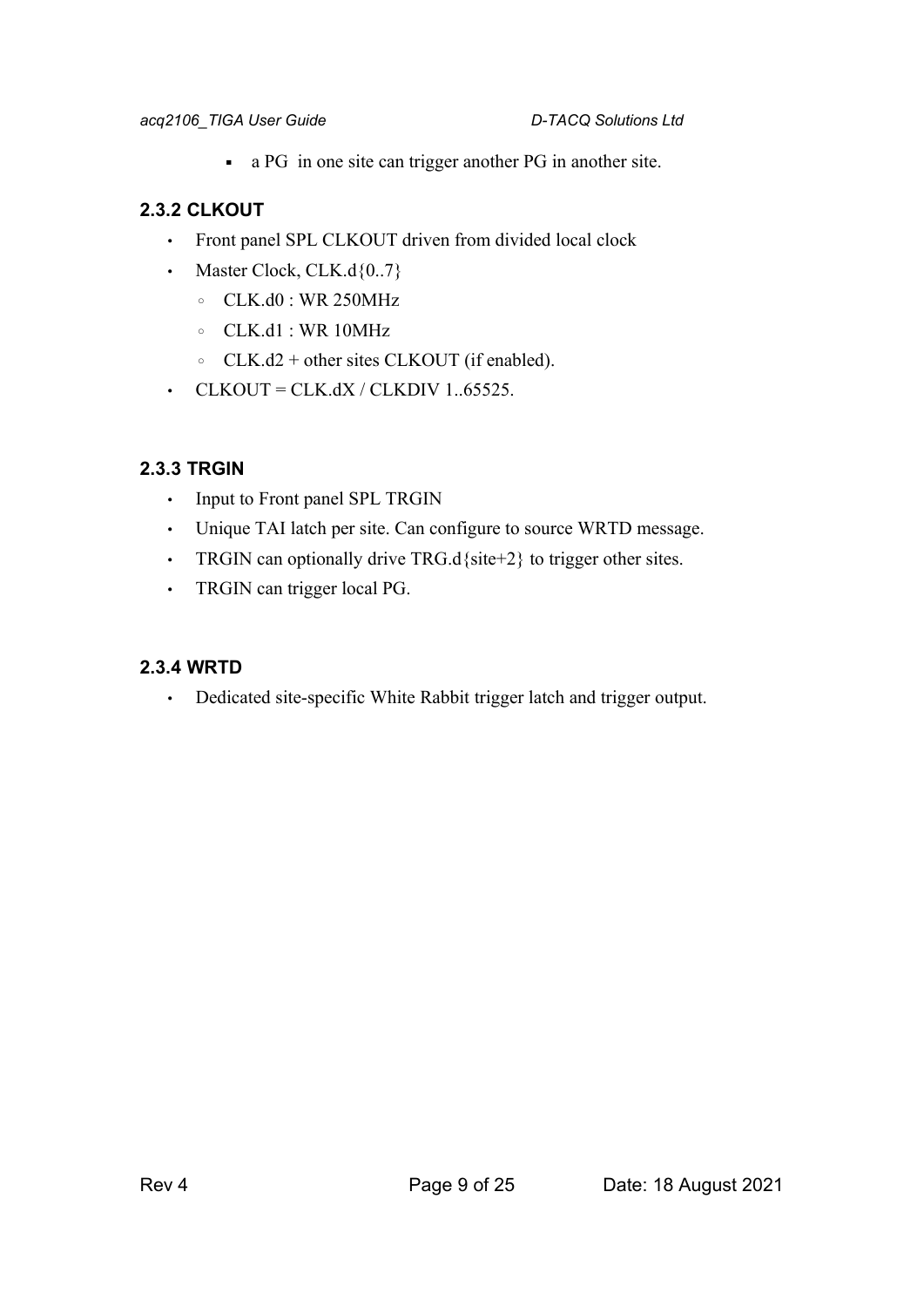# *2.4 Block Diagram*

### **2.4.1 System With Six Sites**



- Each PG Site has a dedicated TRGIN, this can ..
	- Be sampled against WR TAI to support a WRTD trigger message
	- Can trigger the local PG
	- Can pass to the Trigger bus.
- Each PG Site has a 5 bit PG function
	- Can be triggered by the local TRGIN or
	- Can be triggered by a local site-specific WRTT or
	- Trigger off the Trigger bus from Motherboard or other Site.
	- 4 Bits of PG output to the front panel.
	- Optionally 1 bit "PGIDX" outputs the to the Trigger bus
		- **•** TRGOUT : choice of either
			- TRGIN or
			- PGIDX
- Each PG site has a CLKOUT function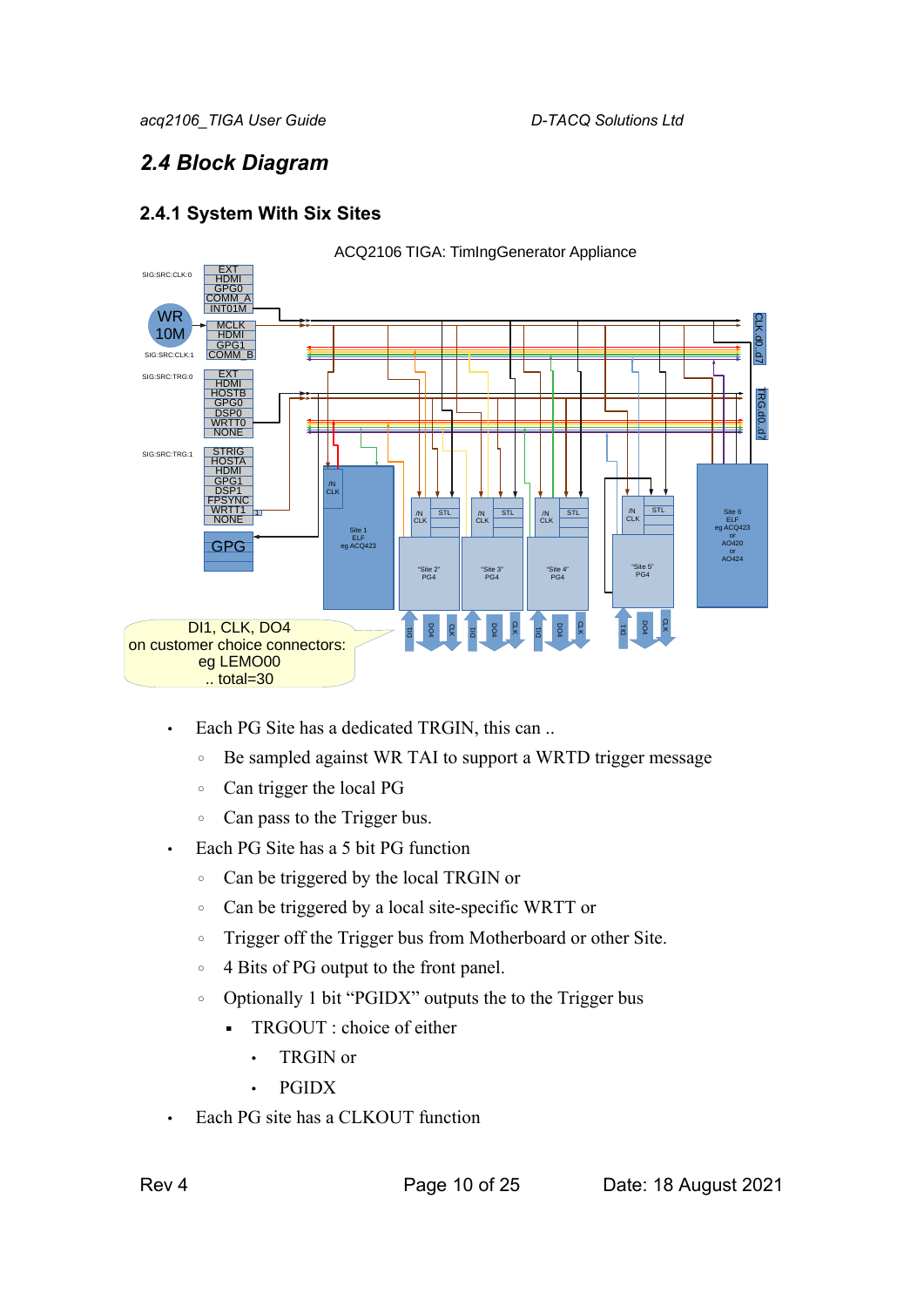### **2.4.2 Single PG Site Detail**



### PulseGeneratorModule : v6 Detail .. using Site 5 as example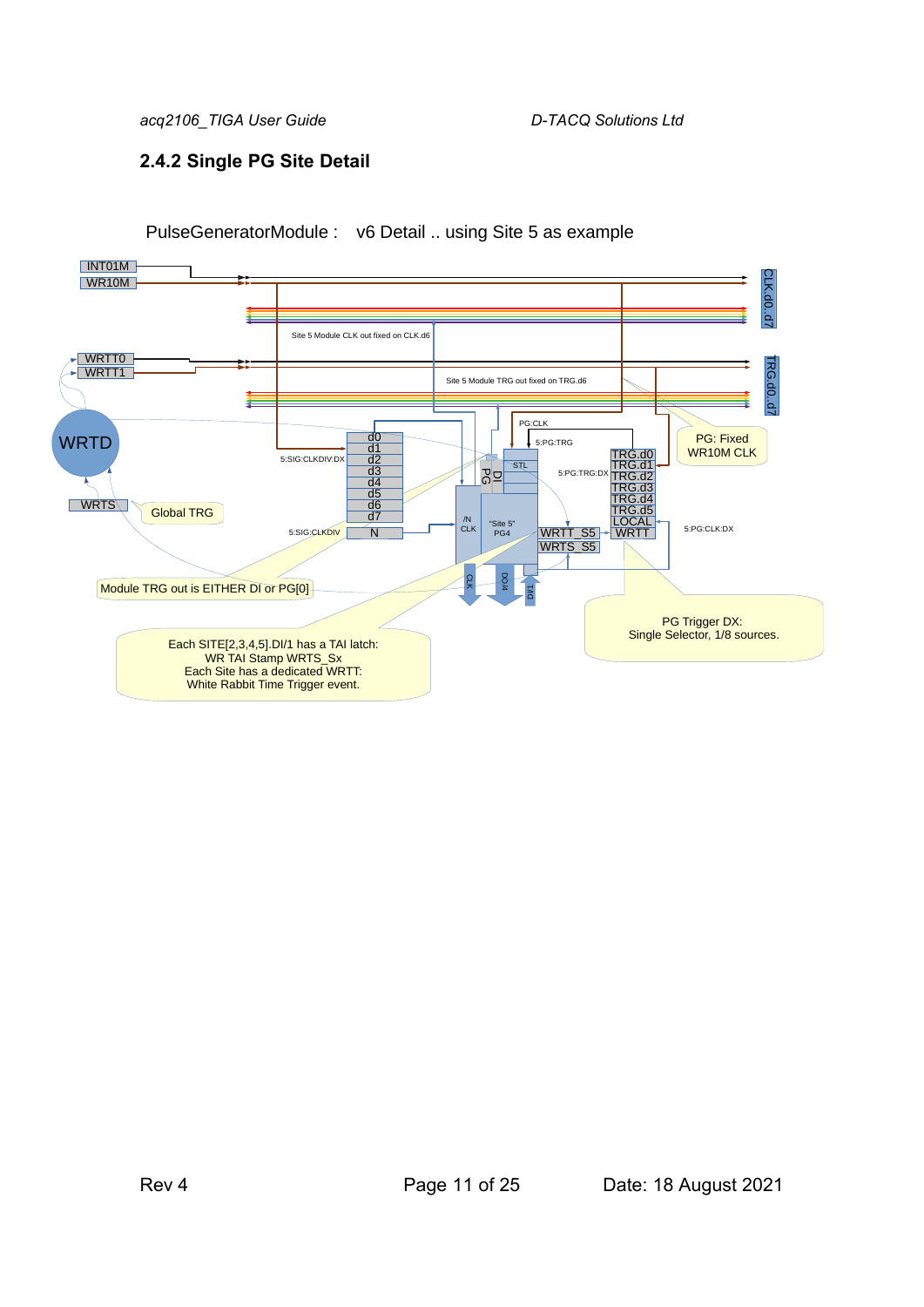# 3 Indicator Lamps

# *3.1 DIO482-TD*

The DIO482 hardware has 6 indicator lamps:

# CLK [ DO4 DO3 DO2 DO1 ] TRG

# *3.2 OPI*

| <b>FP LEDS</b>          | Direct DO4                                                               |
|-------------------------|--------------------------------------------------------------------------|
| CLK DO4 DO3 DO2 DO1 TRG | DO <sub>2</sub><br>DO <sub>1</sub><br>DO <sub>3</sub><br>DO <sub>4</sub> |
|                         | 0                                                                        |

# **3.2.1 FP LEDS**

Mimics the front panel LEDS.

- PV: \${UUT}:\${SITE}:LED:{CLK ,DO4,DO3,DO2,DO1,TRG
- HAPI: uut.sX.LED\_CLK

### **3.2.2 Direct DO4**

Controls whether the Digital Output LEMO DOx driven from the PG or direct from SOFTWARE

- PV:  $\{UUT\}:\$   $\{S \}$   $\{SITE\}$ :  $DO:\{1,2,3,4\}$
- HAPI uut.sS.DO\_x
- Values:
	- $\circ$  P · driven from PG
	- 0 : direct output LO
	- 1 : direct output HI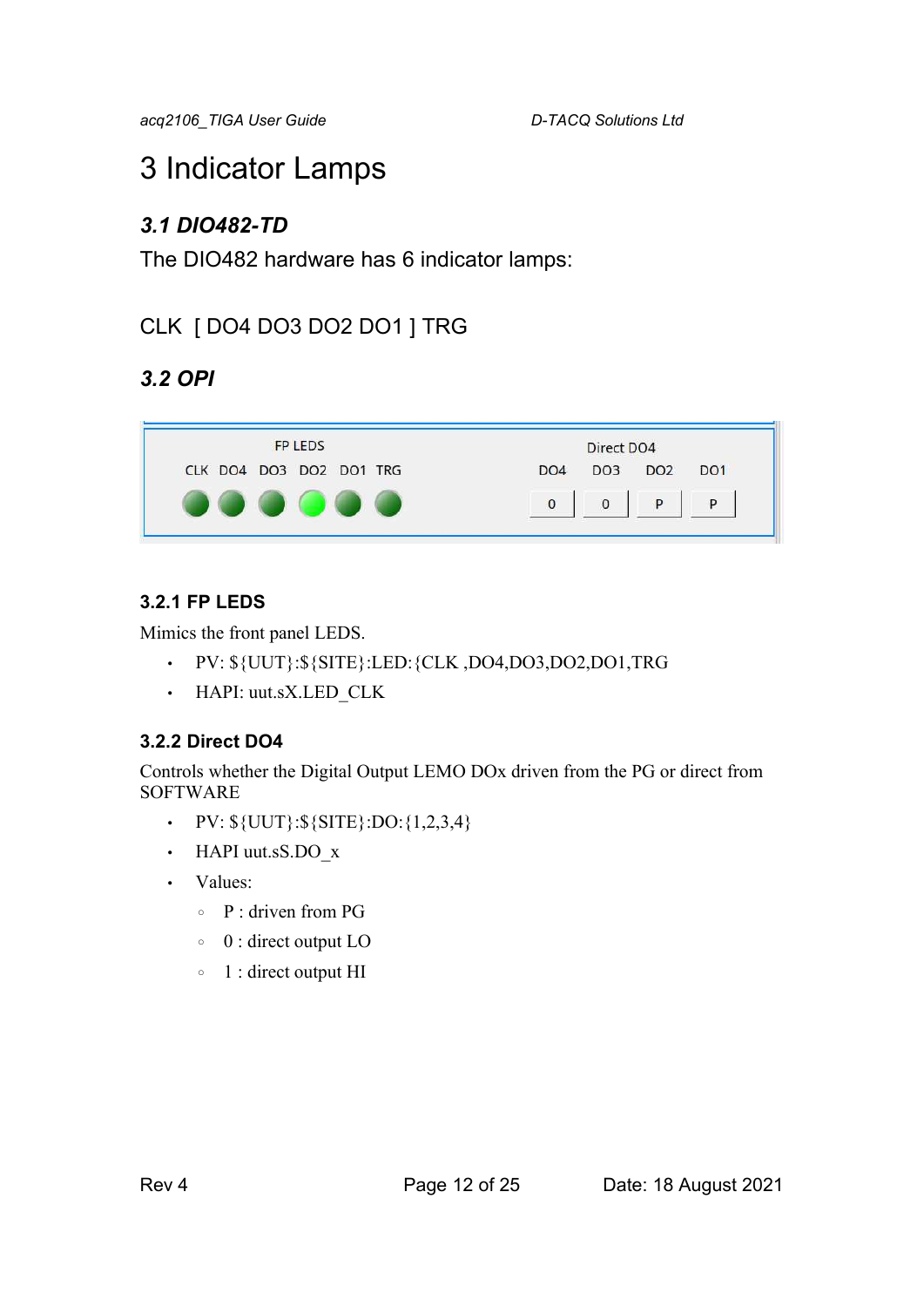### **3.2.3 LED Flash Patterns**

- CLK, TRG:
	- FREQ > 1Hz : Decade flash, count flashes in 2s period,
		- $\bullet$  < 10Hz : 1 flash
		- $\text{-}$  < 100Hz : 2 flashes
		- $\blacktriangleleft$  < 1kHz : 3 flashes
		- $\blacksquare$  < 10kHz : 4 flashes
		- $\approx$  < 100kHz : 5 flashes
		- $\blacksquare$  < 1 MHz : 6 flashes
		- $\sim 10$ MHz : 7 flashes
		- $\sim 100$ MHz : 8 flashes
	- FREQ < 1Hz: LED toggles every time an edge is counted.
- $\cdot$  DOX:
	- ON:OFF %
	- 0:100 OFF: Direct OUTPUT LOW or PG disabled.
	- 50:50 Long ("dashes") : PG WAIT\_TRG
	- 50:50 Short ("dots") : PG RUN
	- 20:80 Completed, channel fired, final output LO
	- 80:20 Completed, channel fited, final output HI
	- 100:0 ON : Direct OUTPUT HI
- EPICS OPI flash pattern matches front panel.
- Front panel LED's are close together. Best viewed by using a pinhole mask to isolate individual LED's to enable accurate counting.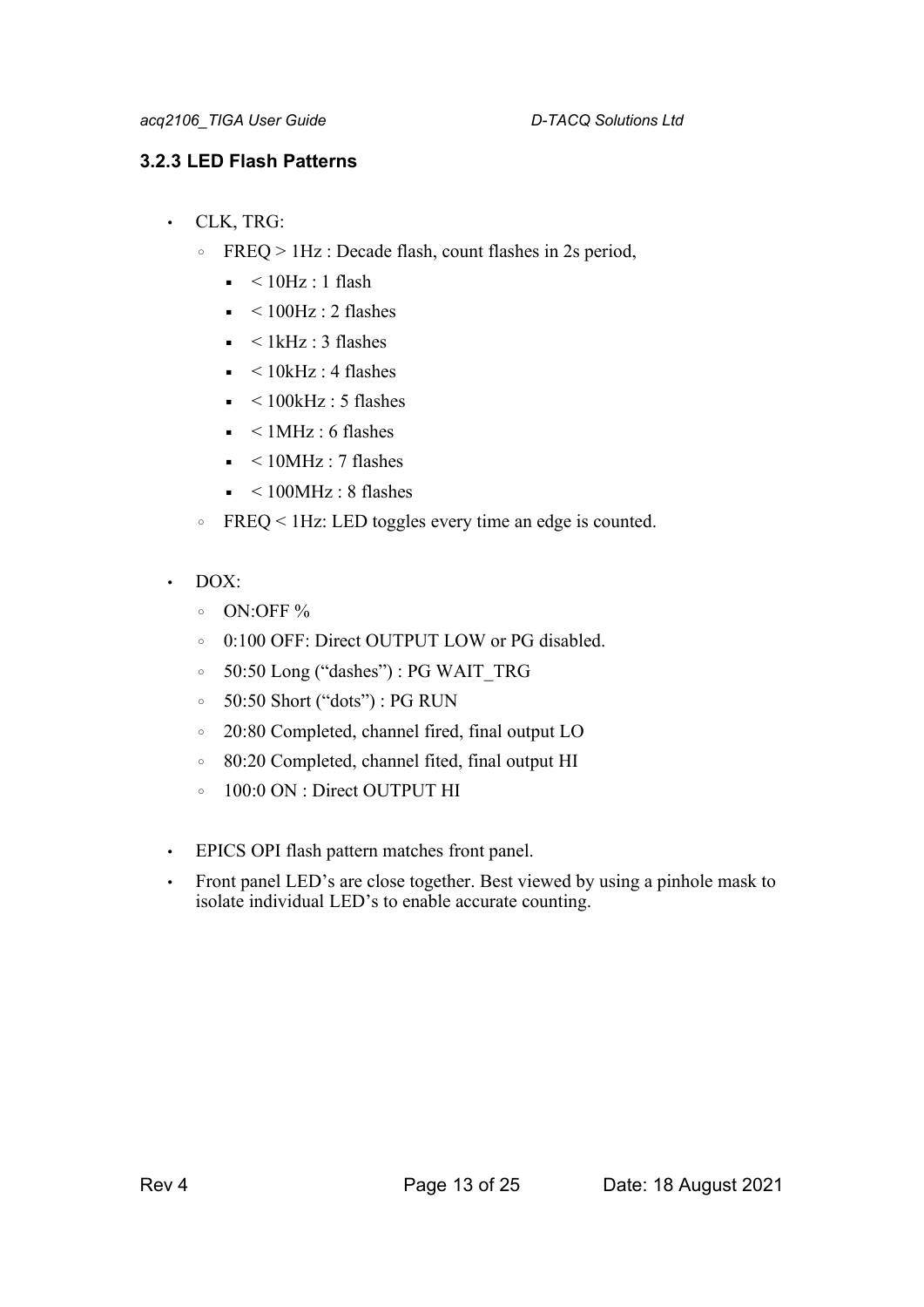# 4 Software Control

# *4.1 DIO482PG OPI*

| dio482pg.opi &                      |                                    |                          | $Q = 100\%$          |                                                                         | $\overline{\phantom{a}}$ |
|-------------------------------------|------------------------------------|--------------------------|----------------------|-------------------------------------------------------------------------|--------------------------|
|                                     |                                    | ACQ1001 acq2106_194 2 PG |                      |                                                                         |                          |
|                                     | <b>Pulse Generator</b>             |                          |                      |                                                                         |                          |
| Mode<br>u.                          | LOOP                               |                          | Enable               |                                                                         |                          |
| <b>State</b>                        | Cursor<br>Top $-1$                 | Counter                  | Until                | Output                                                                  |                          |
| $\overline{\phantom{a}}$<br>RUN_GPG | 9                                  | 70298                    | 999                  | $\overline{\mathbf{0}}$                                                 |                          |
| none                                |                                    |                          |                      | 00000000                                                                |                          |
| <b>TRG</b>                          | enable                             | <b>TRGIN</b>             |                      | falling                                                                 |                          |
| <b>SYNC</b>                         | internal                           | d0                       |                      | falling                                                                 |                          |
|                                     | FP LEDS<br>CLK DO4 DO3 DO2 DO1 TRG |                          | DO <sub>4</sub><br>1 | <b>Direct DO4</b><br>DO <sub>3</sub><br>DO <sub>2</sub><br>P<br>$\bf 0$ | DO <sub>1</sub><br>P     |
|                                     | FP TRG IN                          |                          |                      | <b>TRGOUT</b>                                                           | <b>TRGIN</b>             |
| sample_count                        |                                    | 38191                    |                      | 0.000 Hz                                                                |                          |
|                                     |                                    | <b>CLK OUT</b>           |                      | 9999941.000 Hz                                                          |                          |
| <b>CLK</b>                          | external                           | d <sub>0</sub>           | falling              | <b>CLKDIV</b><br>25                                                     | $\Rightarrow$            |
|                                     |                                    | <b>White Rabbit</b>      |                      |                                                                         |                          |
|                                     |                                    |                          |                      |                                                                         |                          |
| <b>TS</b>                           | 38155                              |                          | 0.000 Hz             | $\subset$                                                               |                          |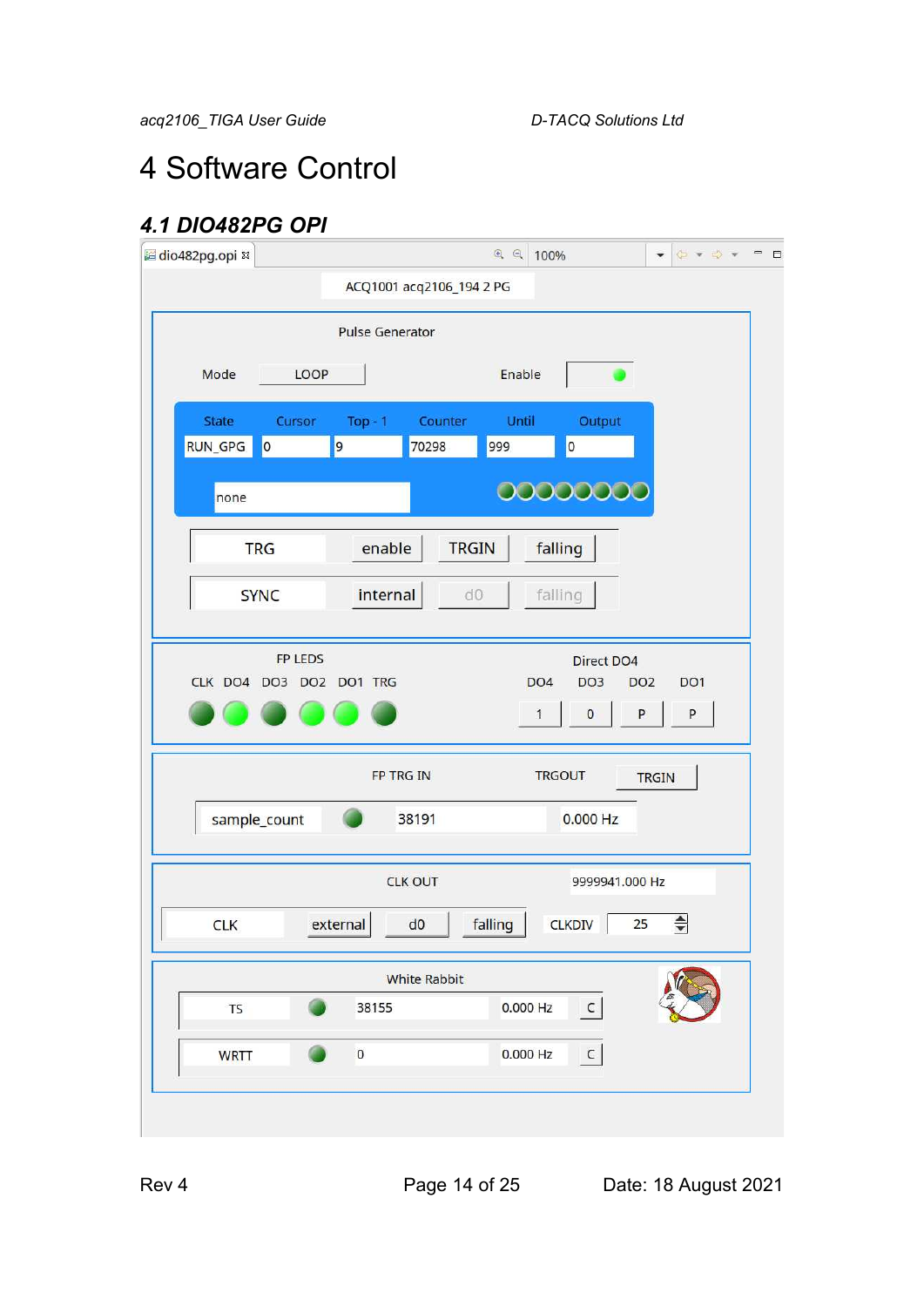### **4.1.1 DIO482 OPI Key**

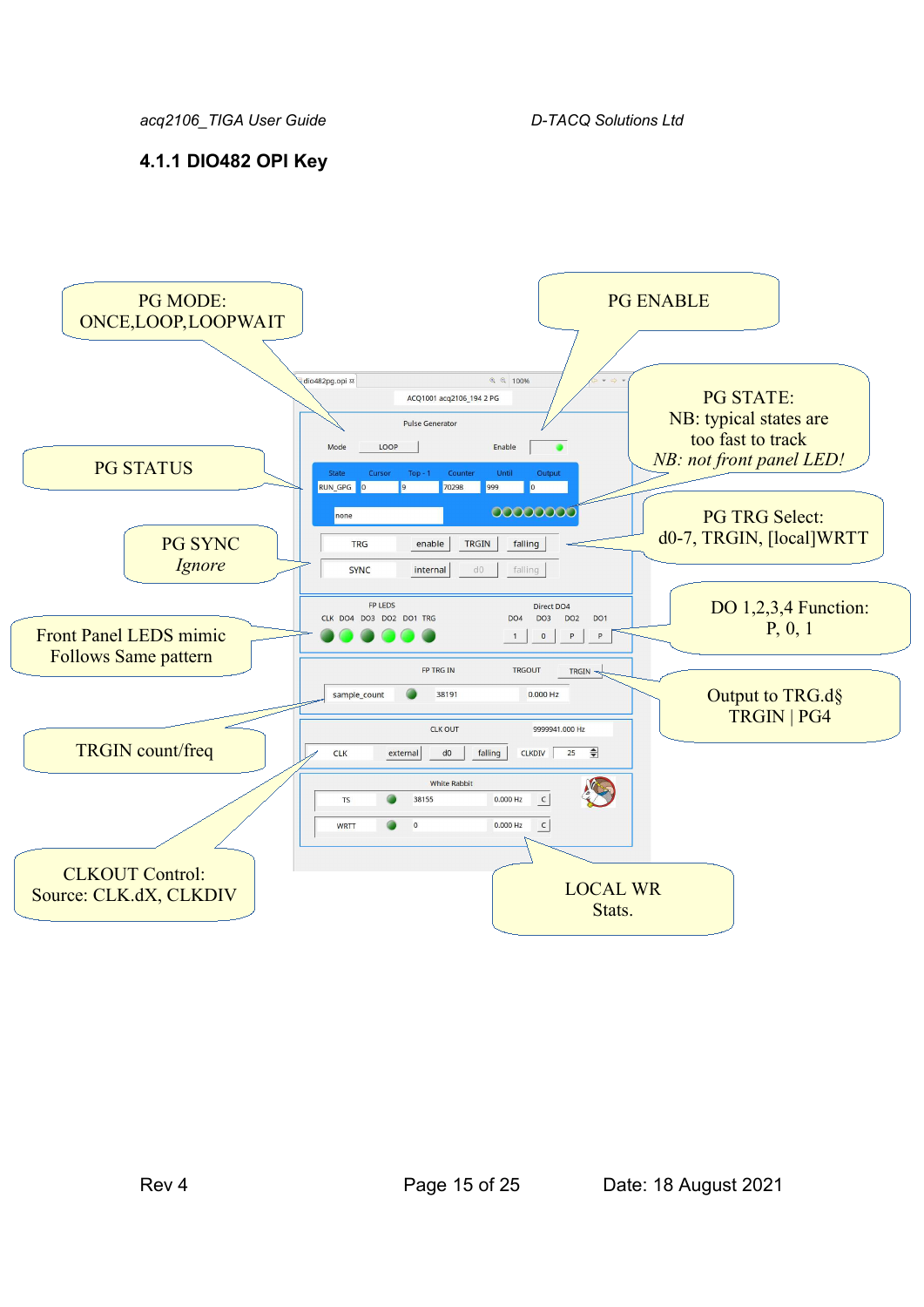# *4.2 HAPI*

class **Acq2106\_TIGA**(Acq2106):

```
 def __init__(self, uut, monitor=True):
     print("acq400_hapi.Acq2106_TIGA %s" % (uut))
   Acq2106. init (self, uut, monitor, has wr=True)
 def load_dio482pg(self, site, stl, trace = False):
     self.load_stl(stl, AcqPorts.DIO482_PG_STL+site*10, trace)
 def set_DO(self, site, dox, value = 'P'):
     self.svc["s{}".format(site)].set_knob("DO_{}".format(dox), 
                                             value)
```
# *4.3 PG4 Knobs*

- set.site SITE gpg\_enable 0
- load STL to Port  $405\{S\}1$  where S= $\{2,3,4,5\}$ 
	- The PG has a 4+1 bit state:
		- d0-d3 go to front panel DO1 .. DO4,
		- when selected d7 "Index" routes to TRG.d $\frac{1}{5}$  # S $\frac{1}{5}$  = SITE+1
		- $\bullet$  select d7 with set.site \$SITE TRGOUT PGIDX # alt TRGIN
- PG clock is
	- WR 10MHz on TIGA TYPEA
	- WR 40MHz on TIGA TYPE B
- set.site  $S$ SITE gpg\_mode  $$MODE$  # 0:ONCE, 2:LOOP, 3:LOOPWAIT
- set.site  $\text{SATE}$  TRG dX EDGE  $\#$  dX: d0,d1,d1 .. TRGIN, WRTT
	- TRGIN is the local FP TRGIN signal
	- WRTT is the local WRTTx, site specific.
- OUTPUT Enables:
	- set.site DO:x VALUE  $# P$ : source from PG, 1:set HI, 0: set LO
		- set.site  $S$ SITE TRGOUT PG4 # routes d4 to TRG.d $\S$ 
			- eg for triggering another unit.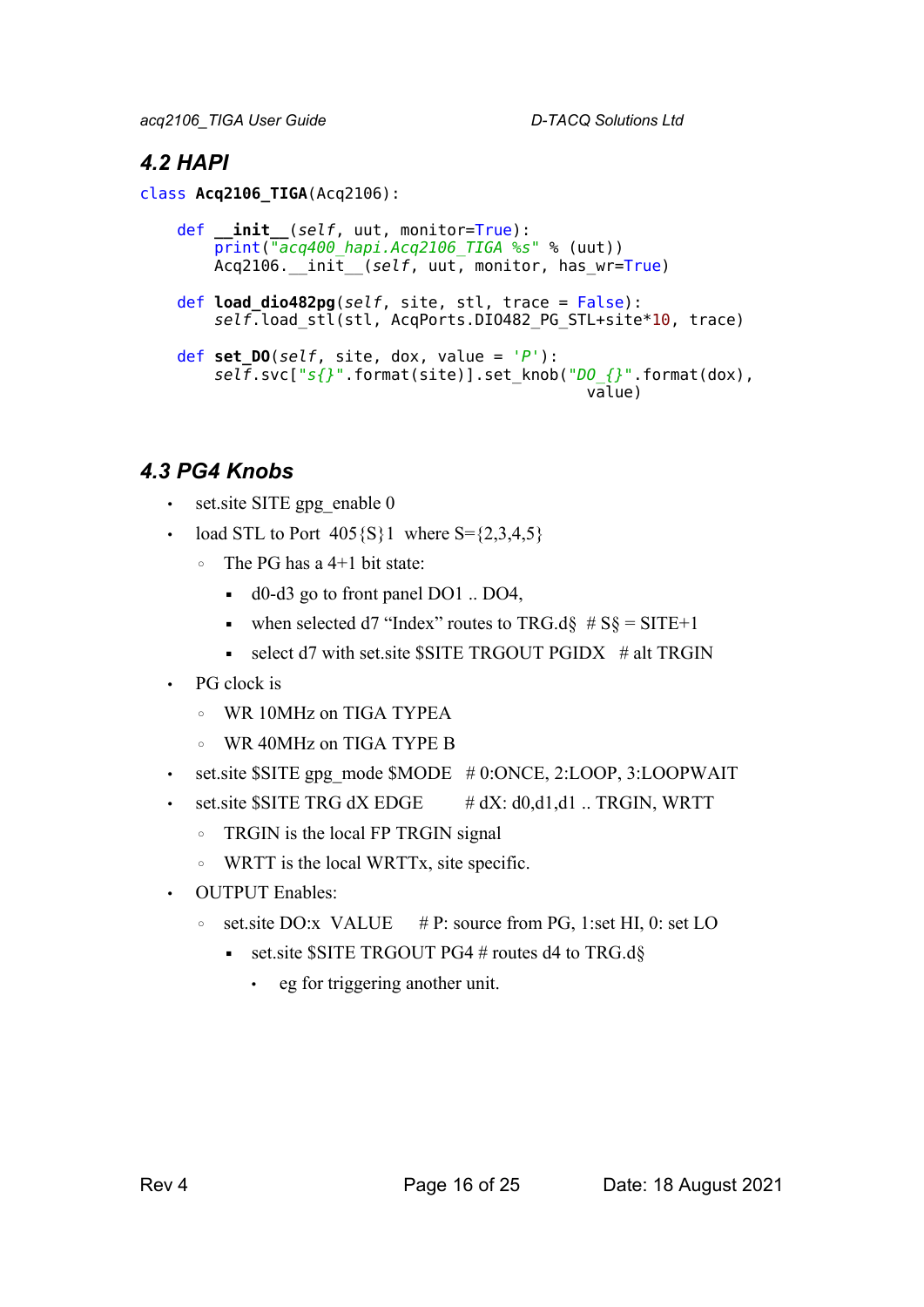### **4.3.1 PG4 OPI**

| dio482pg.opi & |                         |                         |                          | $\Theta$ $\Theta$<br>100% |                                    | $\circledcirc \bullet \bullet \bullet \bullet$<br>$\blacktriangledown$ | $\qquad \qquad \blacksquare$<br>$\Box$ |
|----------------|-------------------------|-------------------------|--------------------------|---------------------------|------------------------------------|------------------------------------------------------------------------|----------------------------------------|
|                |                         |                         | ACQ1001 acq2106_194 2 PG |                           |                                    |                                                                        |                                        |
|                |                         | <b>Pulse Generator</b>  |                          |                           |                                    |                                                                        |                                        |
| Mode           | LOOP                    |                         |                          | Enable                    |                                    |                                                                        |                                        |
| <b>State</b>   | Cursor                  | $Top - 1$               | Counter                  | Until                     | Output                             |                                                                        |                                        |
| RUN_GPG        | $\overline{\mathbf{0}}$ | 9                       | 70298                    | 999                       | $\overline{0}$                     |                                                                        |                                        |
| none           |                         |                         |                          |                           | 0000000                            |                                                                        |                                        |
|                | <b>TRG</b>              | enable                  | <b>TRGIN</b>             |                           | falling                            |                                                                        |                                        |
|                | <b>SYNC</b>             | internal                | d0                       |                           | falling                            |                                                                        |                                        |
|                | FP LEDS                 |                         |                          |                           | Direct DO4                         |                                                                        |                                        |
|                |                         | CLK DO4 DO3 DO2 DO1 TRG |                          | DO <sub>4</sub>           | DO <sub>3</sub><br>DO <sub>2</sub> | DO <sub>1</sub>                                                        |                                        |
|                |                         |                         |                          | 1                         | $\pmb{0}$<br>P                     | P                                                                      |                                        |
|                |                         | FP TRG IN               |                          |                           | <b>TRGOUT</b>                      | <b>TRGIN</b>                                                           |                                        |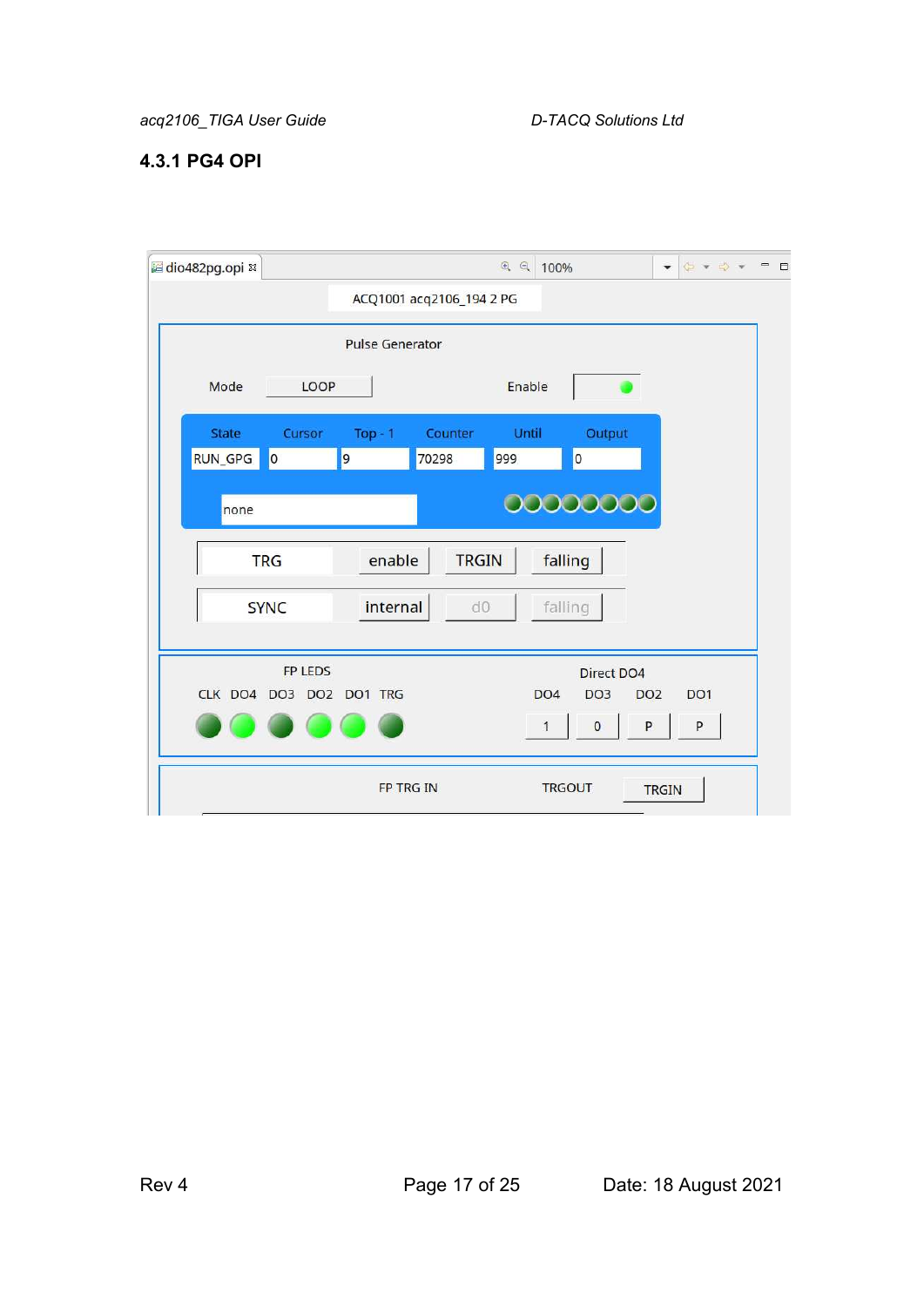# *4.4 CLKOUT*

|          | <b>CLK OUT</b> | 9999941.000 Hz |               |    |
|----------|----------------|----------------|---------------|----|
| external | dO             | falling        | <b>CLKDIV</b> | 25 |

### **4.4.1 Configure the Clock**

- set site \$SITE CLK ENABLE
- set.site \$SITE CLK:DX
	- CLK.d0 : WR 250M
	- CLK.d1 : WR 10M
	- CLK.d2-d7 : other CLK lines. DO NOT use CLK.d§
- set.site \$SITE CLKDIV
	- Clock divider 1..65535

### **4.4.2 Connect Output to main CLK bus**

- Always connects to CLK.d§
	- CLK.d§ : accessible by other sites as a source clock
	- May be routed to SYNC\_OUT (HDMI)
	- Counter/Freq Monitor (COUNTERS PAGE).

# *4.5 TRGIN*

|              | FP TRG IN | <b>TRGOUT</b> | <b>TRGIN</b> |
|--------------|-----------|---------------|--------------|
| sample_count | 38191     | $0.000$ Hz    |              |

- Always latched by wr\_tai\_sample\_sX
- May be used as local PG trigger.
- May be connected to TRG.d§
	- **•** set.site \$SITE TRGOUT TRGIN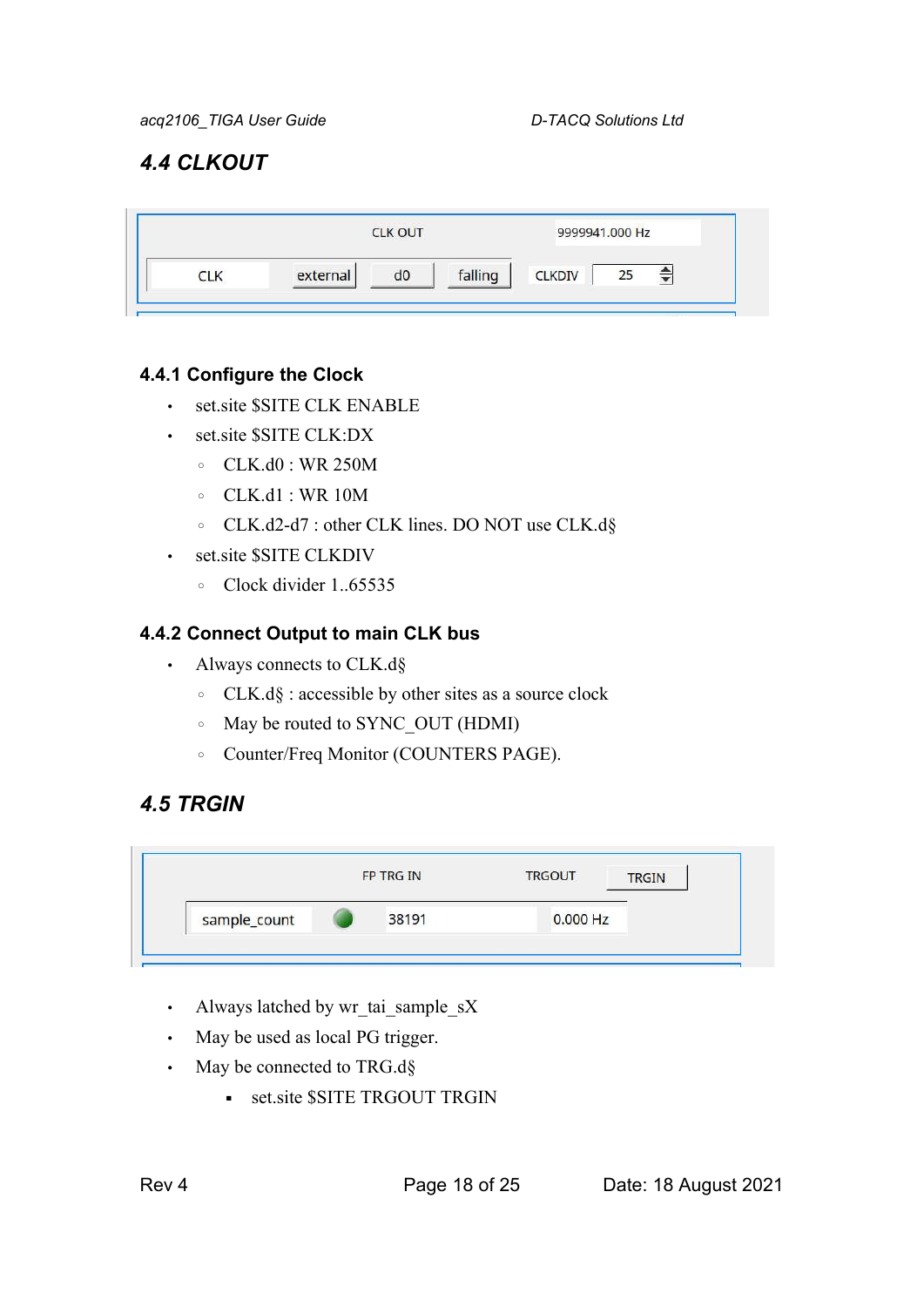# *4.6 White Rabbit Triggers*

A TIGA box supports 8 WR Triggers, two Global (mainboard) and one Local per site trigger. At this time, only sites with DIO482-PG logic support the Local trigger, so in practise, it's 2+4 rather than 8.

### **4.6.1 WR Trigger OPI**

|             | <b>White Rabbit</b> |          |  |
|-------------|---------------------|----------|--|
| 15          | 38155               | 0.000 Hz |  |
| <b>WRTT</b> |                     | 0.000 Hz |  |

### **4.6.2 WR\_TAI\_STAMP**

• Each SITE TRGIN is has a unique TAI STAMP latch, and this may be used to drive a WRTD TX packet.

### **4.6.3 WRTTX**

• Each SITE can generate WRTTX, specific to the site, and consumed locally within the site when PG trigger is set to WRTT

### **4.6.4 WRTD Packet Enhancement.**

- The WRTD Packet has a 16 char IDENT. In the enhanced mode:
	- IDENT[15] is an 8 bit binary mask, addressing one or more triggers:
		- $\bullet$  0x01 : WRTT0 (Global0, routes to TRG.d0)
		- $\bullet$  0x02 : WRTT1 (Global1, routes to TRG.d1)
		- $0x03 : n/a$
		- $\bullet$  0x04 : WRTT3 (Local Site 2, routes to Site 2 PG TRG.WRTT)
		- 0x10 : WRTT4 (Local Site 3, routes to Site 3 PG TRG.WRTT)
		- 0x20 : WRTT3 (Local Site 4, routes to Site 4 PG TRG.WRTT)
		- 0x40 : WRTT3 (Local Site 5, routes to Site 5 PG TRG.WRTT)
	- The WRTD\_TX\_MASK parameter in a site controls the transmitted mask for any wrtd tx action from that site. WRTD\_TX\_MASK=0 reverts to original behaviour
- WRTD control for each site is the SAME command as the SITE0 WRTD control but accessed from SITE 2,3,4,5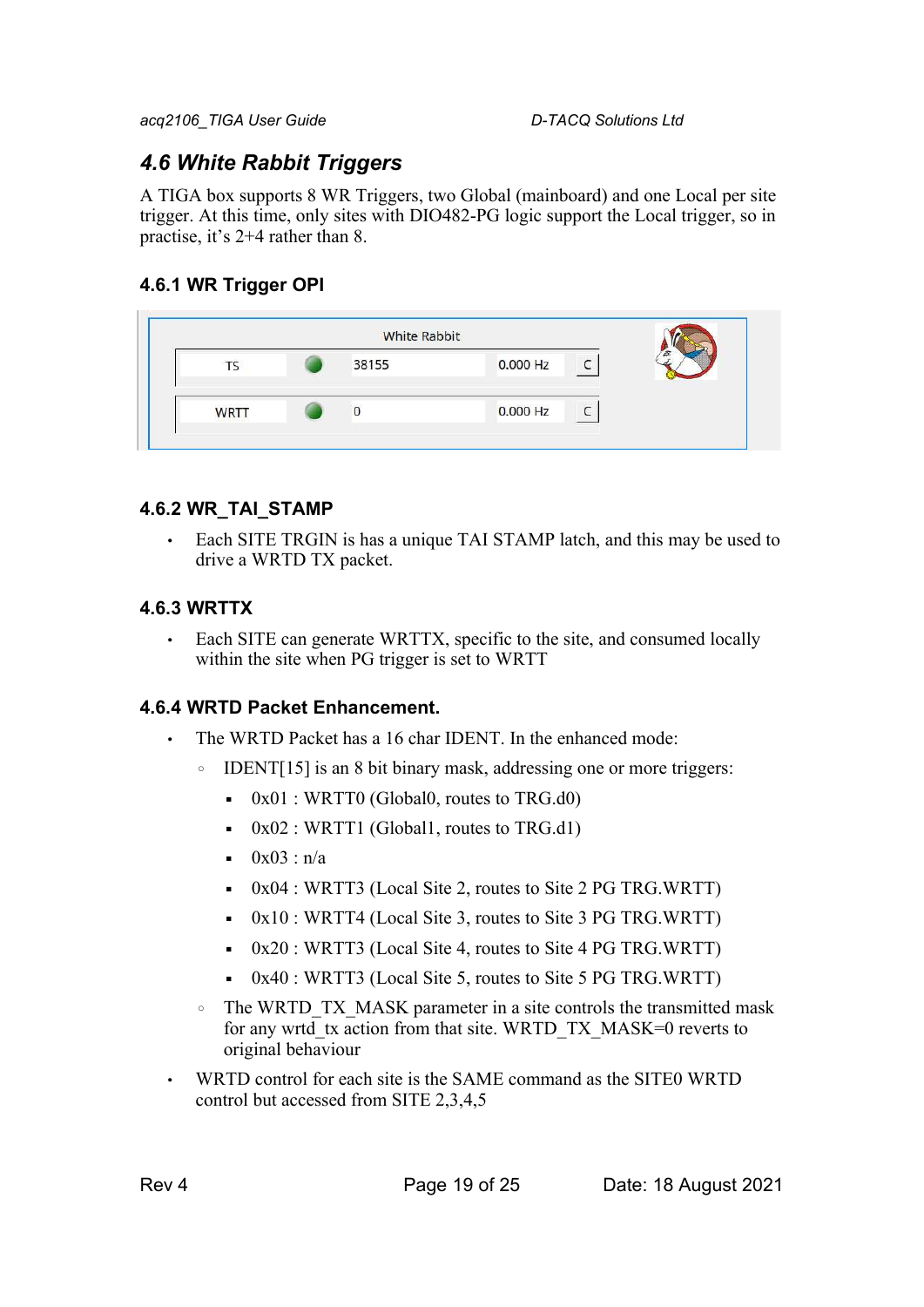### **4.6.5 Global Triggers**

WRTT0 and WRTT1 are controlled from the "site 11" service as before.

When enabled (WRTD TX=1), the Global TIMESTAMP transmit service will send a WRTD message with ID from the site 11 WRTD\_ID value. This could select either WRTT0 or WRTT1 depending on mask values in WRTD\_RX\_MATCHES or WRTD\_RX\_MATCHES1 for WRTT0, WRTT1 respectively.

The Global triggers may be propagated on the Trigger Bus at TRG.d0, TRG.d1 respectively, and any site can be set to use that trigger.

### **4.6.6 Local Triggers**

Each PG Site has a Local Trigger controlled from the normal "site N" service.

When enabled (WRTD  $TX=1$ ), the Local TIMESTAMP transimit service will send a WRTD message with ID from the same site WRTD\_ID value.

The Site Local Trigger is by default LOCAL to the site, but may be propagated to the global Trigger Bus at TRG.d§ when the following are set:

- Site PG Trigger source is WRTT
	- set.site N TRG:DX=WRTT
- Site TRGOUT is set to TRGIN
	- set.site N TRGOUT TRGIN

### **4.6.7 WRTD RX**

A single receiver handles all incoming events for all sites.

- WRTD TX MASK  $= 0$ :
	- Packets matched by the WRTD\_RX\_MATCHES filter will result in a Global WRTT0 trigger
	- Packets matched by the WRTD\_RX\_MATCHES1 filter will result in a Global WRTT1 trigger.
- WRTD TX MASK  $!= 0$ :
	- Packets matched by the WRTD\_RX\_MATCHES filter will result in one or more triggers as determined by WRTD\_TX\_MASK.
	- It is possible to activate any and all of the available triggers using this mechanism.

### **4.6.8 Immediate Triggers**

An "Immediate" trigger can be invoked on any WRTD site service with the following commands:

- set.site N wrtd txi 1  $\#$  send single default message
- set. site N wrtd txi ID  $#$  send single message ID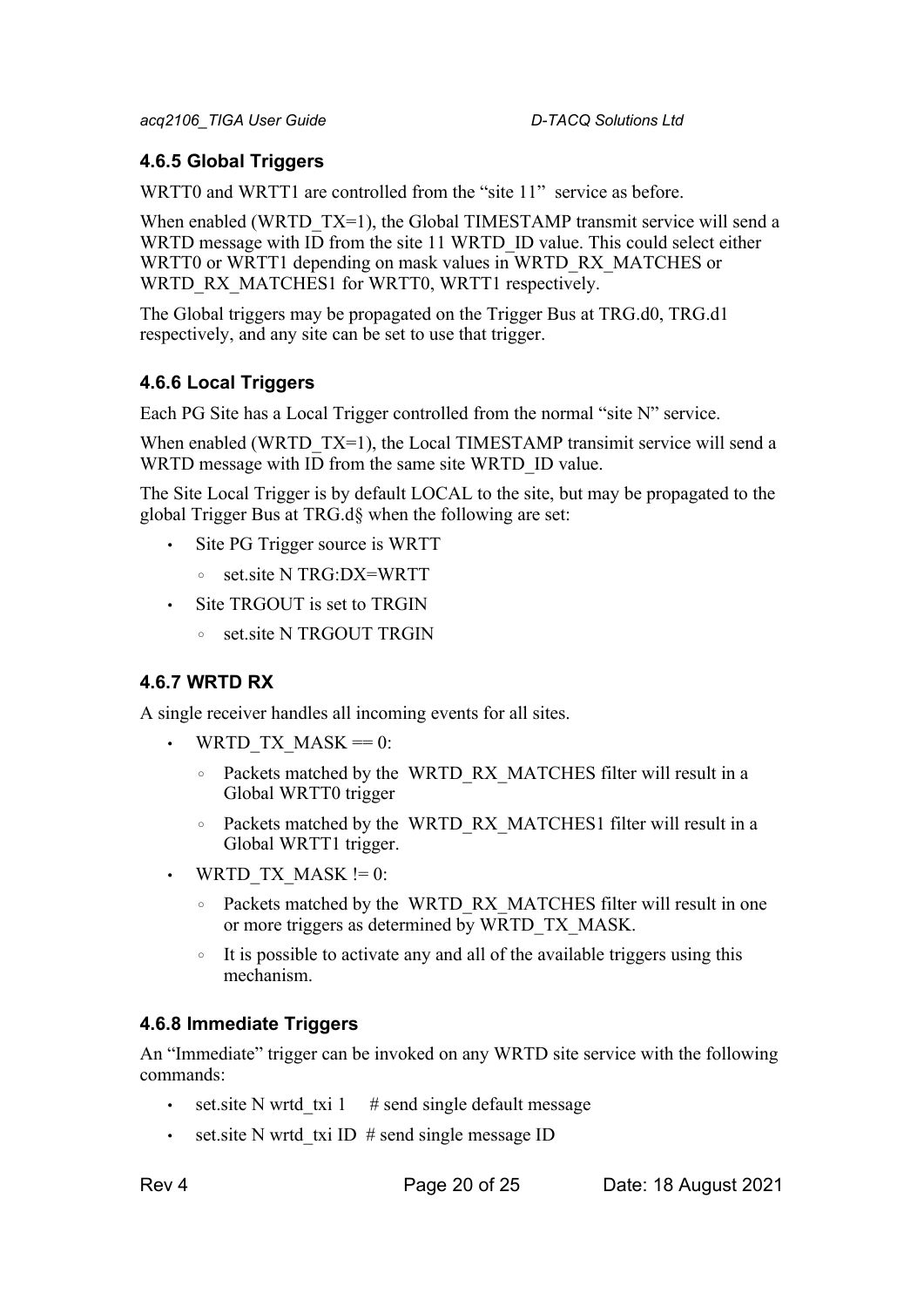"Immediate" means : send message with current timestamp + WRTD\_DELTA\_NS.

"Default" means message defined by : WRTD\_ID, WRTD\_TX\_MASK and the timestamp.

### **4.6.9 TX Quick**

A TX Quick packet can be sent at any time from software command.

The packet contains a "Timestamp" code TAI\_QUICK (0xFFFFFFFF) with special meaning:

When a WRTT trigger register is loaded with the TAI\_QUICK it will trigger at once.

TX Quick is seen as a kind of multicast Emergency Stop command.

- set.site N wrtd txq 1  $#$  send single default message
- **•** set.site N wrtd txq ID  $#$  send single message ID.

"Default" means message defined by : WRTD\_ID, WRTD\_TX\_MASK and the timestamp.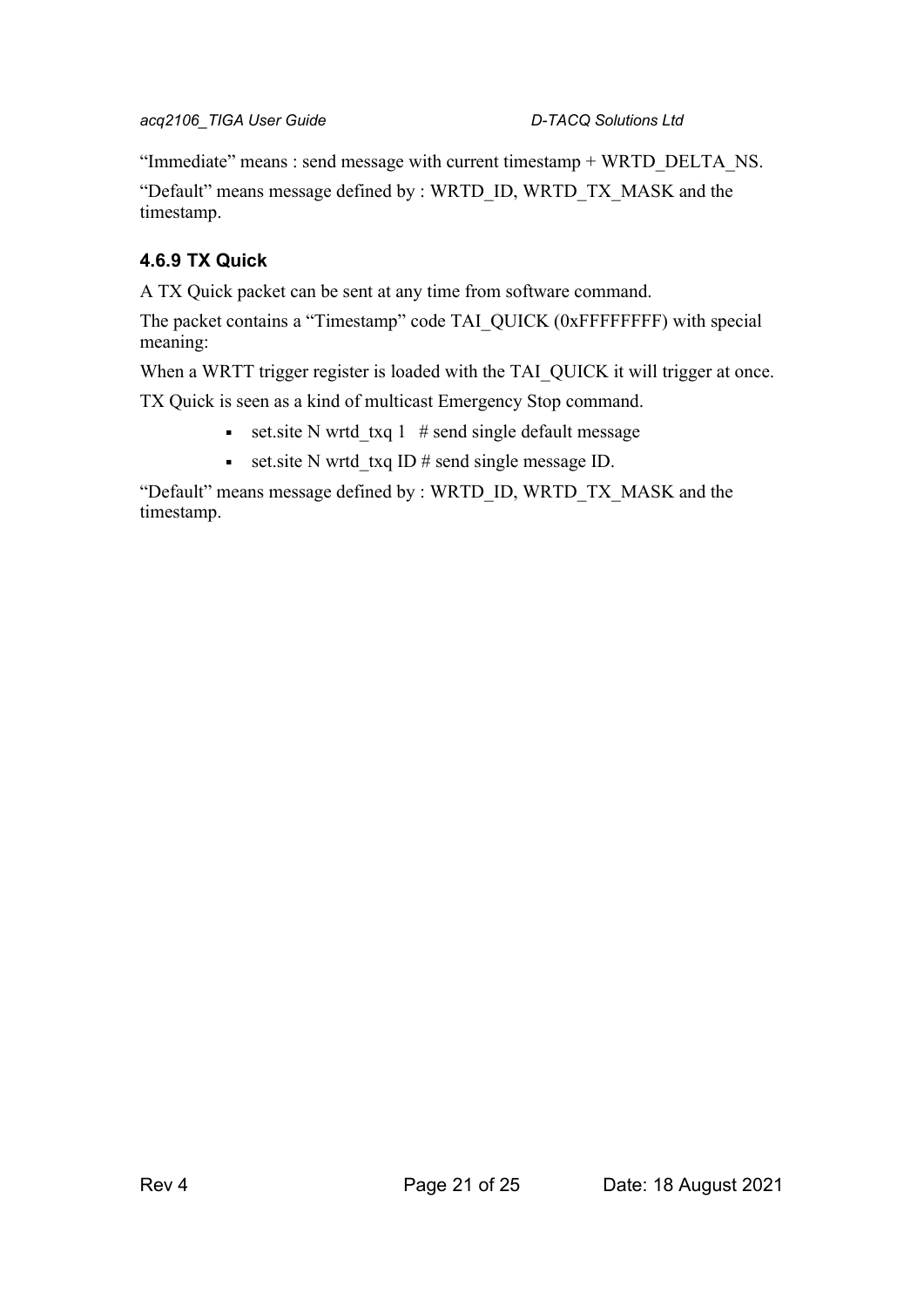# *4.7 STL Notes:*

### **4.7.1 STL Format:**

AT\_COUNT, STATE:

### AT\_COUNT::

clock count from trigger when state transition occurs

STATE::

hex code for the state, a mask of

- 0x01 : PG1
- $0x02 : PG2$
- $0x04 : PG3$
- 0x08 : PG4
- $0x10$ : PG5 (if enabled)
- 0x80 : TRGOUT, output to TRG.dX if TRGOUT=PGIDX
	- $\circ$  dX :: X = site+1

### CONVENTIONS:

- Initial STATE is ZERO, final declared state should end at ZERO to avoid glitch on restart
- STL should set PGIDX as second final state, this gives a useful "Finished" indicator on TRG.dX
- CSCALE env var may be applied to scale up the counts dynamically.
	- each AT\_COUNT is multiplied by CSCALE on load.
- Hardware TSCALE control is deprecated, since it doesn't doesn't scale well.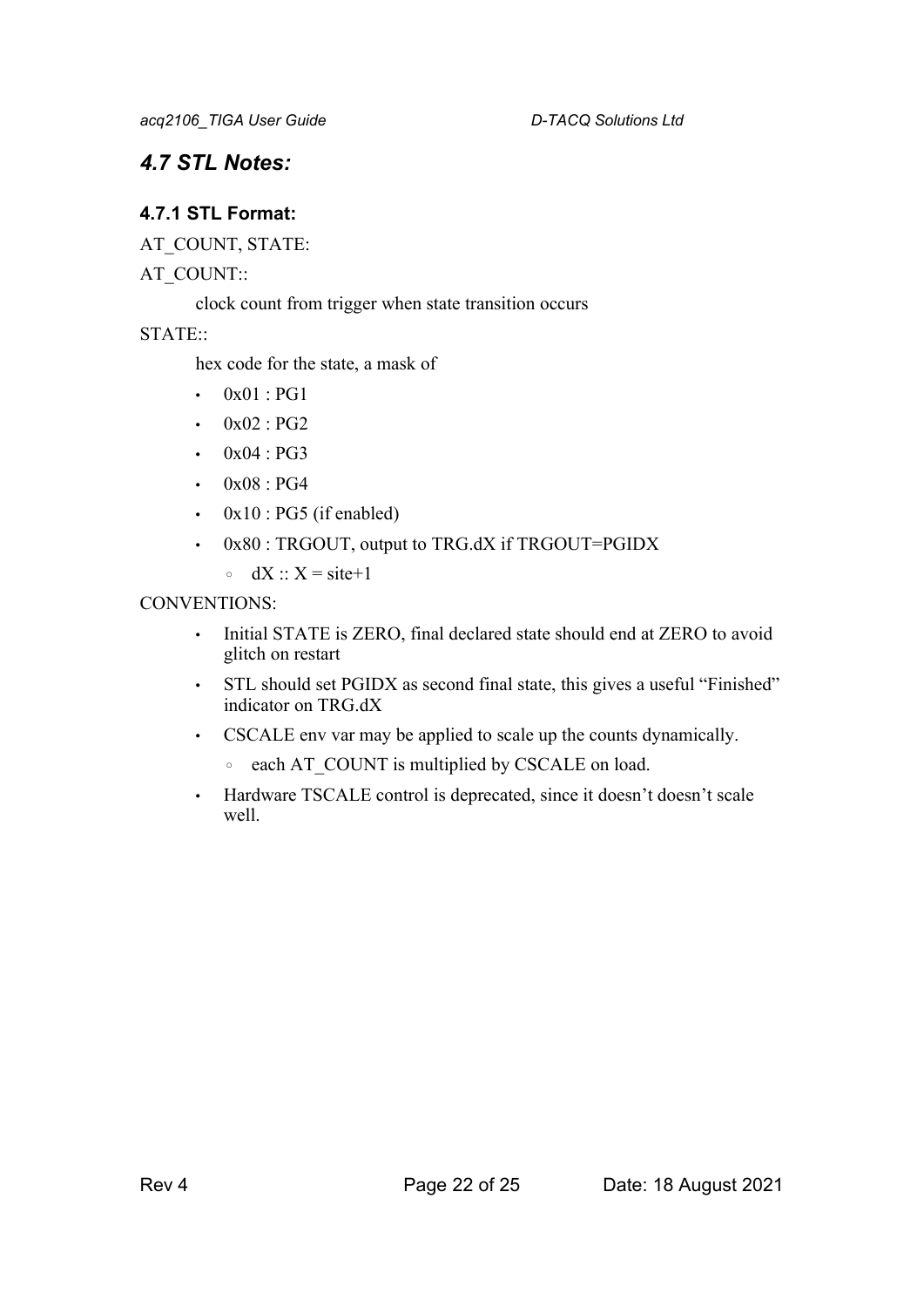# 5 PG5

PG5 uses identical hardware to PG4, but a boot-time switch selects the CLK output as PG5.

# *5.1 Enable*

cat /mnt/local/sysconfig/acq400.sh

TIGA TYPE B (essential):

export DIO482TD\_PG5=notrg

TIGA TYPE A (option), module-local trigger input is still available:

export DIO482TD\_PG5=y

# *5.2 OPI*

Simplified OPI as follows. The site trigger counter TRG.d6 is a count of Index pulses from the PG, it's strongly recommended to include the Index pulse in the STL, then there's a clear indication at end of cycle (a single count for a one-shot, a frequency for loop functions).

| acq2106clktree.opi @dio482pg5.opi &        |                               |                 |                                    |                 | $\bigoplus$<br>◎ 100% |
|--------------------------------------------|-------------------------------|-----------------|------------------------------------|-----------------|-----------------------|
|                                            | ACQ1001 acq2106_297 5 PG5     |                 |                                    |                 |                       |
|                                            | <b>Pulse Generator</b>        |                 |                                    |                 |                       |
| <b>LOOPWAIT</b><br>Mode                    | Enable                        |                 | <b>TRGOUT</b>                      | PGIDX           | TRG.d6                |
| <b>State</b><br>Cursor                     | $Top-1$                       | Counter         | Until                              | Output          | 1.000 Hz              |
| <b>WAIT_TRG</b><br>$\overline{\mathbf{0}}$ | 10<br>$\overline{\mathbf{4}}$ | 9999            | $\overline{\mathsf{o}}$            |                 | 1858                  |
| none                                       |                               |                 | 00000000                           |                 | Active                |
| <b>TRG</b>                                 | enable                        | d0              | rising                             |                 | $\overline{C}$        |
| <b>SYNC</b>                                | internal                      | d0              | falling                            |                 |                       |
| <b>FP LEDS</b>                             |                               |                 |                                    | Direct DO4      |                       |
| DO5 DO4 DO3 DO2 DO1 TRG                    |                               | DO <sub>5</sub> | DO <sub>4</sub><br>DO <sub>3</sub> | DO <sub>2</sub> | DO <sub>1</sub>       |
|                                            |                               | $\sf P$         | P<br>P                             | P               | $\sf P$               |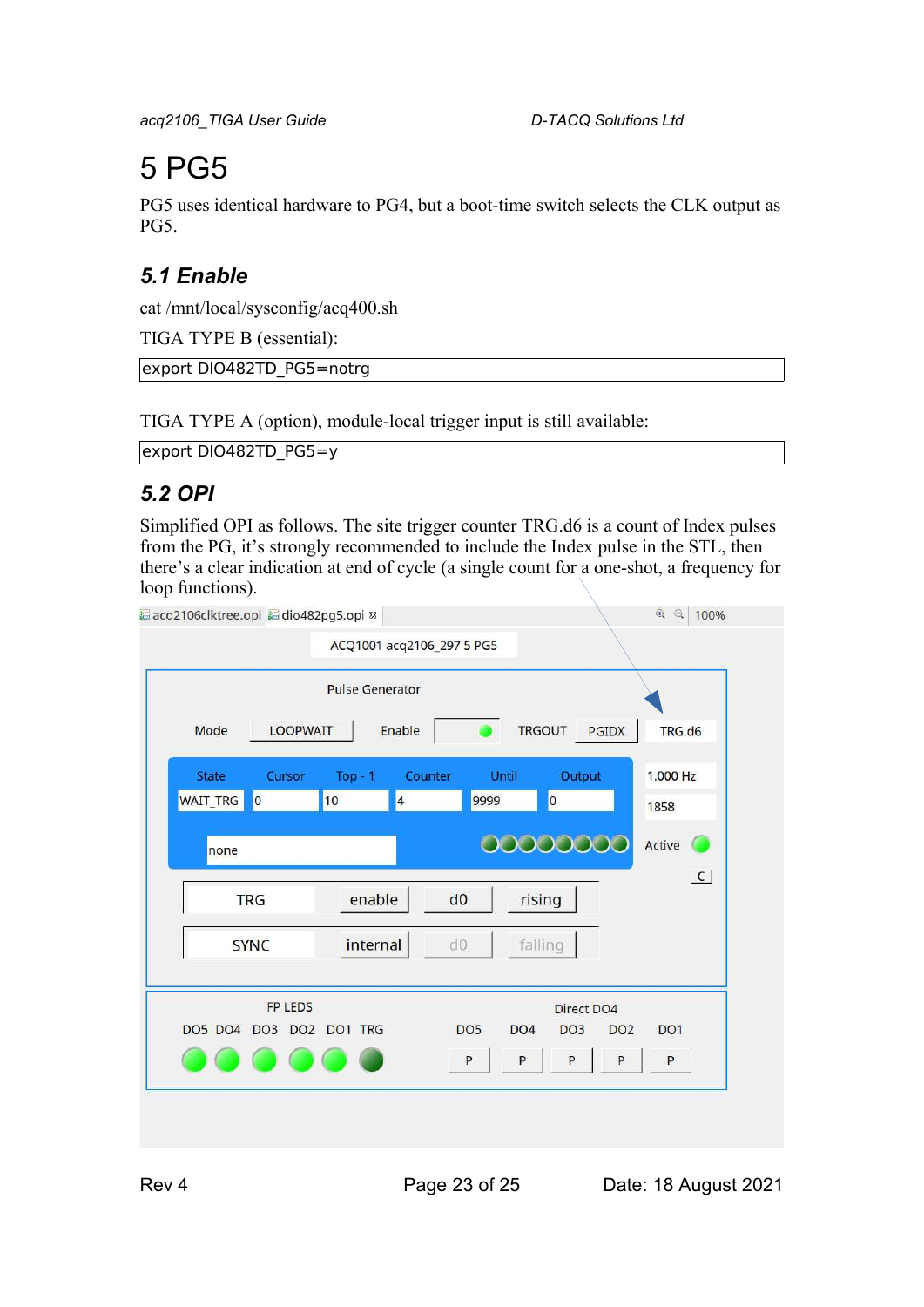# *5.3 PG5 Knobs*

- set.site SITE gpg\_enable 0
- load STL to Port  $405\{S\}1$  where  $S = \{2,3,4,5\}$ 
	- The PG has a 5+1 bit state:
		- d0-d4 go to front panel DO1 .. DO5,
		- when selected d7 "Index" routes to TRG.d $\S$  # S $\S$  = SITE+1
		- $\bullet$  select d7 with set.site \$SITE TRGOUT PGIDX  $\#$  alt TRGIN
- PG clock is
	- WR 10MHz on TIGA TYPEA
	- WR 40MHz on TIGA TYPE B
- set.site \$SITE gpg\_mode \$MODE #0:ONCE, 2:LOOP, 3:LOOPWAIT
- set.site  $S$ SITE TRG dX EDGE  $\#$  dX: d0,d1,d1 .. TRGIN, WRTT
	- TRGIN is the local FP TRGIN signal if connected.
	- WRTT is the local WRTTx, site specific.
- OUTPUT Enables:
	- set.site DO:x VALUE # P: source from PG, 1:set HI, 0: set LO
		- set.site  $\$SITE TRGOUT PGIDX # routes d4 to TRG.d§$ 
			- eg for triggering another unit.
		- set.site \$SITE TRGOUT TRGIN # routes PG4 trigger to TRG.d§
			- also for triggering another unit.